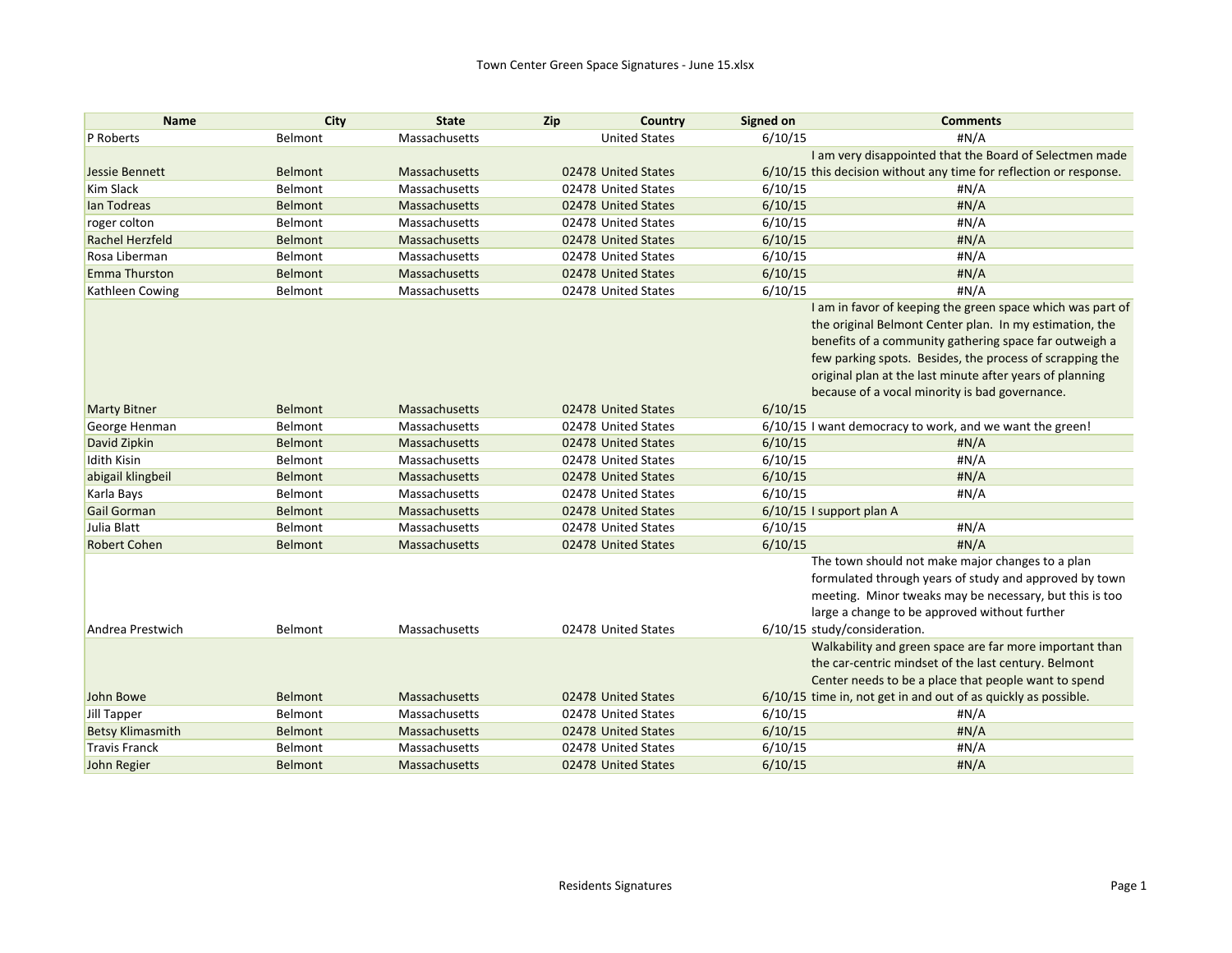| <b>Name</b>            | City           | <b>State</b>  | <b>Zip</b> | Country              | Signed on | <b>Comments</b>                                           |
|------------------------|----------------|---------------|------------|----------------------|-----------|-----------------------------------------------------------|
|                        |                |               |            |                      |           | "Plan A" was the approved plan. It was an excellent plan. |
|                        |                |               |            |                      |           | The last-minute substitution of another plan, which       |
|                        |                |               |            |                      |           | bypassed a multi-year town-wide process, by a small       |
|                        |                |               |            |                      |           | group to effectively undo the good works done by many     |
|                        |                |               |            |                      |           | people over many years is a shameful act and should not   |
| <b>Andrew Bennett</b>  | Belmont        | Massachusetts |            | 02478 United States  |           | $6/10/15$ be allowed to happen.                           |
| elyse shuster          | belmont        | Massachusetts |            | 02478 United States  | 6/10/15   | H N/A                                                     |
| <b>Ben Tapper</b>      | Belmont        | Massachusetts |            | 02478 United States  | 6/10/15   | #N/A                                                      |
| Carolyn Brownsberger   | <b>Belmont</b> | Massachusetts |            | 02478 United States  | 6/10/15   | H N/A                                                     |
| Teri Larson            | Belmont        | Massachusetts |            | 02478 United States  | 6/11/15   | #N/A                                                      |
| <b>Amy Kraus</b>       | <b>Belmont</b> | Massachusetts |            | 02478 United States  | 6/11/15   | H N/A                                                     |
| April Edrington        | Belmont        | Massachusetts |            | 02478 United States  | 6/11/15   | #N/A                                                      |
| Lynn Findlay           | <b>Belmont</b> | Massachusetts |            | 02478 United States  | 6/11/15   | H N/A                                                     |
| Mike Bent              | Belmont        | Massachusetts |            | 02478 United States  | 6/11/15   | #N/A                                                      |
| <b>Scott Jones</b>     | <b>Belmont</b> | Massachusetts |            | 02478 United States  | 6/11/15   | #N/A                                                      |
| Ellen Sugarman         | Belmont        | Massachusetts |            | 02478 United States  | 6/11/15   | #N/A                                                      |
|                        |                |               |            |                      |           | I think the town needs a central green space to unite the |
|                        |                |               |            |                      |           | downtown area, and I believe the original plan was well   |
| <b>Stephanie Houde</b> | Belmont        | Massachusetts |            | 02478 United States  |           | 6/11/15 thought out and already approved                  |
| Geoffrey Jones         | Belmont        | Massachusetts |            | 02478 United States  | 6/11/15   | #N/A                                                      |
| marsha saylor          | <b>Belmont</b> | Massachusetts |            | 02478 United States  | 6/11/15   | H N/A                                                     |
| Russell Leino          | Belmont        | Massachusetts |            | 02478 United States  | 6/11/15   | #N/A                                                      |
| <b>Emily Running</b>   | <b>Belmont</b> | Massachusetts |            | 02478 United States  | 6/11/15   | H N/A                                                     |
| John Running           | Belmont        | Massachusetts |            | 02478 United States  | 6/11/15   | #N/A                                                      |
| Camillia Joy           | <b>Belmont</b> | Massachusetts |            | 02478 United States  | 6/11/15   | #N/A                                                      |
| Paul Rickter           | Belmont        | Massachusetts |            | 02478 United States  | 6/11/15   | #N/A                                                      |
| Maggie mccabe          | <b>Belmont</b> | Massachusetts |            | 02478 United States  |           | 6/11/15 plan a had consensus and is best                  |
| Evan Louden            | Belmont        | Massachusetts |            | 02478 United States  |           | 6/11/15 I preferred the original plan.                    |
| <b>Stephen Evans</b>   | <b>Belmont</b> | Massachusetts |            | 02478 United States  | 6/11/15   | #N/A                                                      |
| Alanna Fincke          | Belmont        | Massachusetts |            | 02478 United States  | 6/11/15   | #N/A                                                      |
| <b>Tim Carney</b>      | <b>Belmont</b> | Massachusetts |            | 02478 United States  | 6/11/15   | H N/A                                                     |
| Alexandra Chabrerie    | Belmont        | Massachusetts |            | 02478 United States  | 6/11/15   | #N/A                                                      |
| Sylvia Fischer         | <b>Belmont</b> | Massachusetts |            | 02478 United States  | 6/11/15   | H N/A                                                     |
| Alina Lisanke          | Belmont        | Massachusetts |            | 02478 United States  | 6/11/15   | #N/A                                                      |
| <b>Chi-Ting Huang</b>  | <b>Belmont</b> | Massachusetts |            | 02478 United States  | 6/11/15   | H N/A                                                     |
|                        |                |               |            |                      |           | Green space is important for the vitality of Belmont      |
| Andree Vezina          | Belmont        | Massachusetts | 02478      | <b>United States</b> |           | 6/11/15 center.                                           |
| Myron Kassaraba        | Belmont        | Massachusetts |            | 02478 United States  | 6/11/15   | H N/A                                                     |
|                        |                |               |            |                      |           | a public green is important to me and so is an equitable  |
| Erika wolf             | Belmont        | Massachusetts |            | 02478 United States  |           | 6/11/15 and transparent town government                   |
| Sarah Meade            | <b>Belmont</b> | Massachusetts |            | 02478 United States  | 6/11/15   | #N/A                                                      |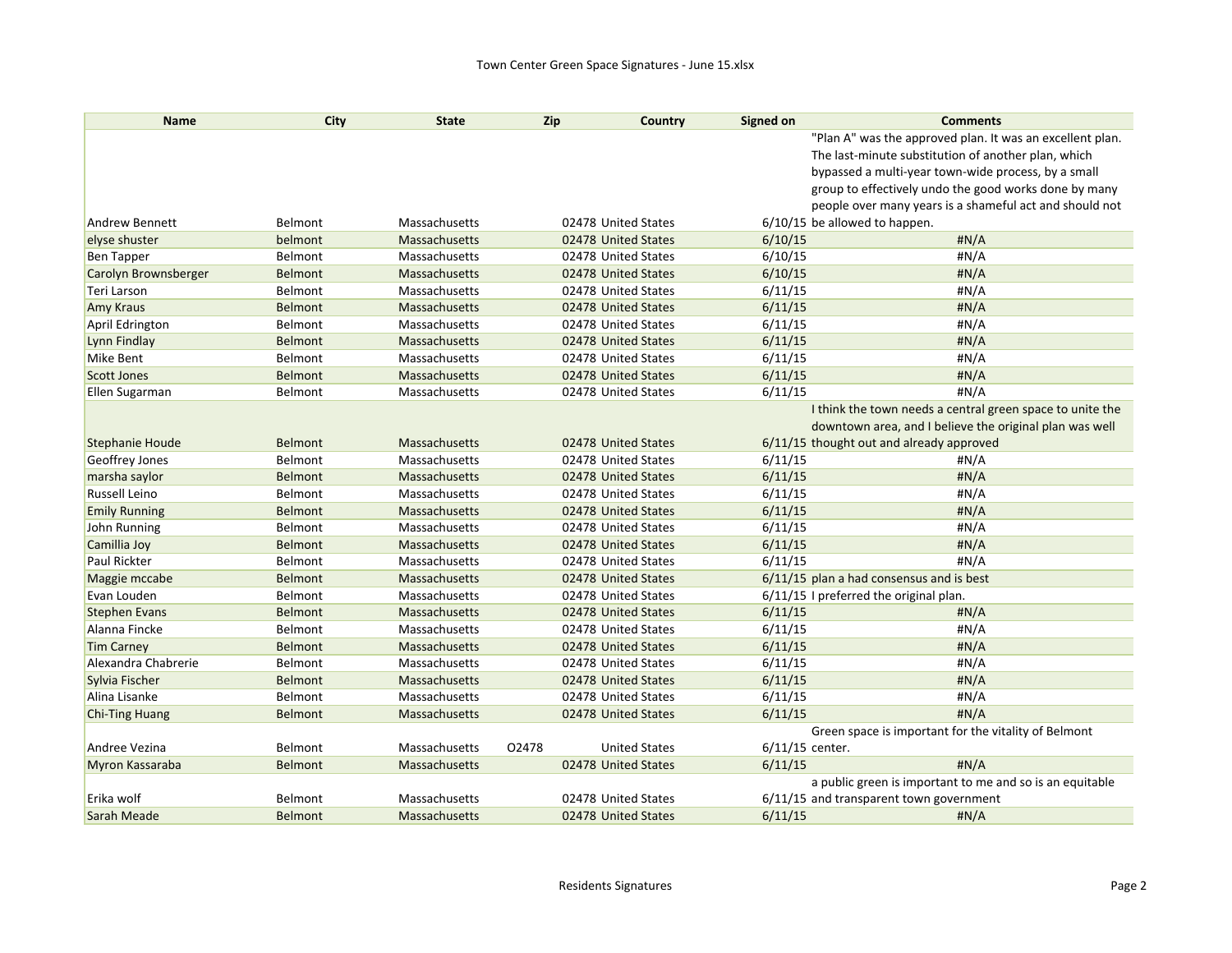| <b>Name</b>              | City           | <b>State</b>         | Zip | Country             | <b>Signed on</b>              | <b>Comments</b>                                           |
|--------------------------|----------------|----------------------|-----|---------------------|-------------------------------|-----------------------------------------------------------|
|                          |                |                      |     |                     |                               | I think having more green space in the town center is     |
| Rebecca Kolp             | Belmont        | Massachusetts        |     | 02478 United States | $6/11/15$ important           |                                                           |
| <b>Matthew Goldstein</b> | <b>Belmont</b> | Massachusetts        |     | 02478 United States | 6/11/15                       | #N/A                                                      |
|                          |                |                      |     |                     |                               | There is parking under the bank and added parking on      |
|                          |                |                      |     |                     |                               | Concord Ave, as was explained at town meeting.            |
|                          |                |                      |     |                     |                               | Expanding what is currently an underutilized green island |
| Julie Kirrane            | Belmont        | Massachusetts        |     | 02478 United States |                               | 6/11/15 into useable space is my preference.              |
| Meghan Wright            | Belmont        | Massachusetts        |     | 02478 United States | 6/11/15                       | H N/A                                                     |
| Natalie Leino            | Belmont        | Massachusetts        |     | 02478 United States | 6/11/15                       | #N/A                                                      |
| <b>Meg Guimond</b>       | <b>Belmont</b> | Massachusetts        |     | 02478 United States | 6/11/15                       | #N/A                                                      |
| Julie Campisano          | Belmont        | Massachusetts        |     | 02478 United States | 6/11/15                       | #N/A                                                      |
| Katerina Ivkova          | <b>Belmont</b> | Massachusetts        |     | 02478 United States | 6/11/15                       | H N/A                                                     |
| Yury Kats                | Belmont        | Massachusetts        |     | 02478 United States | 6/11/15                       | #N/A                                                      |
| Alison Weihofen          | Belmont        | <b>Massachusetts</b> |     | 02478 United States | 6/11/15                       | #N/A                                                      |
|                          |                |                      |     |                     |                               | I'm signing because this because changes like these       |
|                          |                |                      |     |                     |                               | significantly undermine the process and the objective, in |
|                          |                |                      |     |                     |                               | this case, of the actual project. Other changes to this   |
|                          |                |                      |     |                     |                               | project have been undermined too but they were at least   |
|                          |                |                      |     |                     |                               | vocalized in the Town Meeting last fall, not days before  |
| Catherine Bowen          | Belmont        | Massachusetts        |     | 02478 United States | $6/11/15$ the project starts. |                                                           |
| Amy Orlando              | <b>Belmont</b> | <b>Massachusetts</b> |     | 02478 United States | $6/11/15$ Great               |                                                           |
| Aaron Pikcilingis        | Belmont        | Massachusetts        |     | 02478 United States | 6/11/15                       | #N/A                                                      |
| Lisa starobin            | <b>Belmont</b> | <b>Massachusetts</b> |     | 02478 United States | 6/11/15                       | H N/A                                                     |
|                          |                |                      |     |                     |                               | We should make thing better when we have the chance to    |
| <b>Brendan Meade</b>     | Belmont        | Massachusetts        |     | 02478 United States | 6/11/15 make things better.   |                                                           |
| <b>David Searls</b>      | <b>Belmont</b> | Massachusetts        |     | 02478 United States | 6/11/15                       | #N/A                                                      |
| Sarah Lemieux            | Belmont        | Massachusetts        |     | 02478 United States | 6/11/15                       | #N/A                                                      |
| <b>Heather Nahas</b>     | <b>Belmont</b> | Massachusetts        |     | 02478 United States | 6/11/15                       | #N/A                                                      |
| Jessica Lomeli           | Belmont        | Massachusetts        |     | 02478 United States | 6/11/15                       | #N/A                                                      |
| K. Moriarty              | <b>Belmont</b> | Massachusetts        |     | 02478 United States | 6/11/15                       | H N/A                                                     |
| Matthew waugh            | Belmont        | Massachusetts        |     | 02478 United States | 6/11/15                       | #N/A                                                      |
| Dave Brooks              | <b>Belmont</b> | Massachusetts        |     | 02478 United States | 6/11/15                       | #N/A                                                      |
|                          |                |                      |     |                     |                               | We need more green space, not less. The decision was not  |
| Diane Malcolmson         | Belmont        | Massachusetts        |     | 02478 United States | 6/11/15 rational.             |                                                           |
| Miriam Lapson            | Belmont        | <b>Massachusetts</b> |     | 02478 United States | 6/11/15                       | H N/A                                                     |
| Angela Stamoulos         | Belmont        | Massachusetts        |     | 02478 United States | 6/11/15                       | #N/A                                                      |
| Leslie Wolf              | Belmont        | Massachusetts        |     | 02478 United States | 6/11/15                       | #N/A                                                      |
| Anne Donohue             | Belmont        | Massachusetts        |     | 02478 United States | 6/11/15                       | #N/A                                                      |
| Angelo Firenze           | <b>Belmont</b> | Massachusetts        |     | 02478 United States | 6/11/15                       | H N/A                                                     |
| Ramon Kolb               | Belmont        | Massachusetts        |     | 02478 United States | 6/11/15                       | #N/A                                                      |
| <b>Elissa Grad</b>       | <b>Belmont</b> | Massachusetts        |     | 02478 United States | 6/11/15                       | H N/A                                                     |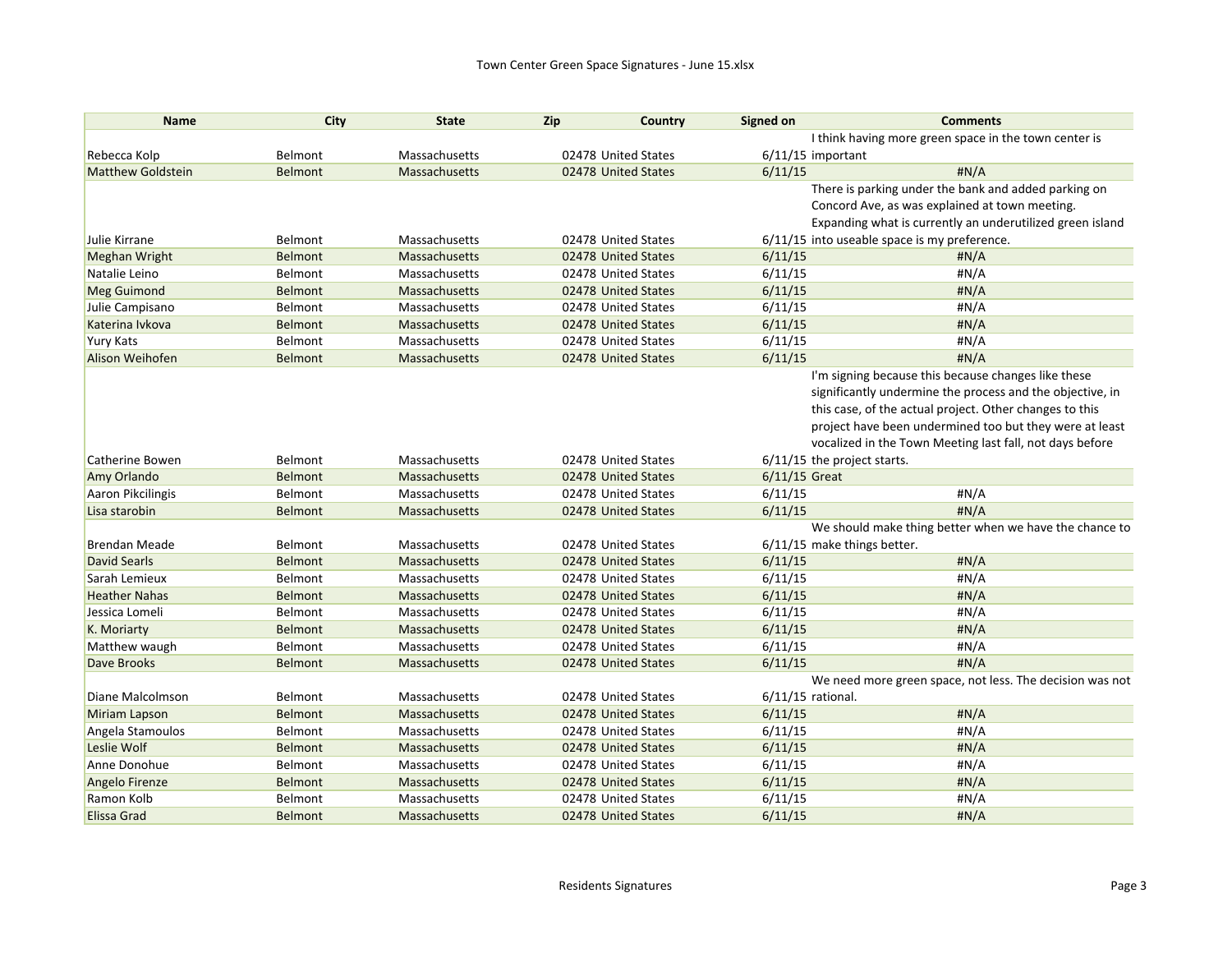| <b>Name</b>            | City           | <b>State</b>         | Zip                 | Country | Signed on               | <b>Comments</b>                                             |
|------------------------|----------------|----------------------|---------------------|---------|-------------------------|-------------------------------------------------------------|
| Elizabeth Grob         | Belmont        | Massachusetts        | 02478 United States |         | 6/11/15                 | #N/A                                                        |
|                        |                |                      |                     |         |                         | The original plans were good ones, and worked for ALL       |
| Peter Whitmer          | Belmont        | <b>Massachusetts</b> | 02478 United States |         |                         | 6/11/15 Belmont, not just special interests.                |
| Louise Domenitz        | Belmont        | Massachusetts        | 02478 United States |         | 6/11/15                 | #N/A                                                        |
| <b>Jeff Moriarty</b>   | Belmont        | <b>Massachusetts</b> | 02478 United States |         | 6/11/15                 | #N/A                                                        |
| julie Broude           | Belmont        | Massachusetts        | 02478 United States |         | 6/11/15                 | #N/A                                                        |
| Joanna Bakule          | <b>Belmont</b> | <b>Massachusetts</b> | 02478 United States |         | 6/11/15                 | #N/A                                                        |
| Stefan Frank           | Belmont        | Massachusetts        | 02478 United States |         | 6/11/15                 | #N/A                                                        |
| <b>Kara Smith</b>      | <b>Belmont</b> | <b>Massachusetts</b> | 02478 United States |         | 6/11/15                 | #N/A                                                        |
| Daniel Vernick         | Belmont        | Massachusetts        | 02478 United States |         | 6/11/15                 | #N/A                                                        |
| Angela Chan            | <b>Belmont</b> | Massachusetts        | 02478 United States |         | 6/11/15                 | #N/A                                                        |
|                        |                |                      |                     |         |                         | The green space is extremely vital to the improved feel of  |
|                        |                |                      |                     |         |                         | our degraded downtown area. We shouldn't have to look       |
| S <sub>P</sub>         | Belmont        | Massachusetts        | 02478 United States |         |                         | 6/11/15 so inferior to lexington and winchester centers     |
| <b>Emily Soltanoff</b> | <b>Belmont</b> | <b>Massachusetts</b> | 02478 United States |         | 6/11/15                 | H N/A                                                       |
|                        |                |                      |                     |         |                         | This change was made without due process and reversed       |
|                        |                |                      |                     |         |                         | many years of hard work. The small vocal minority does      |
| Sandi mckinley         | Belmont        | Massachusetts        | 02478 United States |         |                         | 6/11/15 not represent the feelings of the whole town.       |
| <b>Warren Croce</b>    | Belmont        | Massachusetts        | 02478 United States |         | 6/11/15                 | #N/A                                                        |
| <b>ML Siri</b>         | Belmont        | Massachusetts        | 02478 United States |         | 6/11/15                 | #N/A                                                        |
| Mike Campisano         | <b>Belmont</b> | <b>Massachusetts</b> | 02478 United States |         | 6/11/15                 | #N/A                                                        |
| diane miller           | Belmont        | Massachusetts        | 02478 United States |         | 6/11/15                 | # $N/A$                                                     |
| <b>Claire Holmes</b>   | Belmont        | <b>Massachusetts</b> | 02478 United States |         | 6/11/15                 | #N/A                                                        |
| Lora Cadin             | Belmont        | Massachusetts        | 02478 United States |         | 6/11/15                 | H N/A                                                       |
|                        |                |                      |                     |         |                         | The Board of Selectman never should have acted              |
|                        |                |                      |                     |         |                         | unilaterally in this regard. The previous Greenspace model  |
|                        |                |                      |                     |         |                         | was what many citizens had reviewed, were expecting         |
|                        |                |                      |                     |         |                         | (and want!). Please reinstate the original plan             |
| <b>Will Marinell</b>   | <b>Belmont</b> | Massachusetts        | 02478 United States |         | 6/11/15 immediately.    |                                                             |
| Hannah Fischer         | Belmont        | Massachusetts        | 02478 United States |         | 6/11/15                 | # $N/A$                                                     |
| Abigail Fisher         | <b>Belmont</b> | <b>Massachusetts</b> | 02478 United States |         | 6/11/15                 | H N/A                                                       |
| Leslie Nilsen          | Belmont        | Massachusetts        | 02478 United States |         | 6/11/15                 | #N/A                                                        |
|                        |                |                      |                     |         |                         | I'm signing because a town green space would really         |
| Amanda Lubarsky        | <b>Belmont</b> | <b>Massachusetts</b> | 02478 United States |         |                         | 6/11/15 improve the look of the center.                     |
| Jana Montoya           | Belmont        | Massachusetts        | 02478 United States |         | 6/11/15                 | #N/A                                                        |
| Joanne domeniconi      | <b>Belmont</b> | <b>Massachusetts</b> | 02478 United States |         | 6/11/15                 | H N/A                                                       |
| Laurie Graham          | Belmont        | Massachusetts        | 02478 United States |         | 6/11/15                 | #N/A                                                        |
| <b>Amy Rogers</b>      | <b>Belmont</b> | <b>Massachusetts</b> | 02478 United States |         | 6/11/15 I like "plan A" |                                                             |
| John Kolterman         | Belmont        | Massachusetts        | 02478 United States |         | 6/11/15                 | #N/A                                                        |
|                        |                |                      |                     |         |                         | What's the point of having a committee do hundreds of       |
| Lynne Polcari          | Belmont        | <b>Massachusetts</b> | 02478 United States |         |                         | 6/11/15 hours of work only to ignore their recommendations. |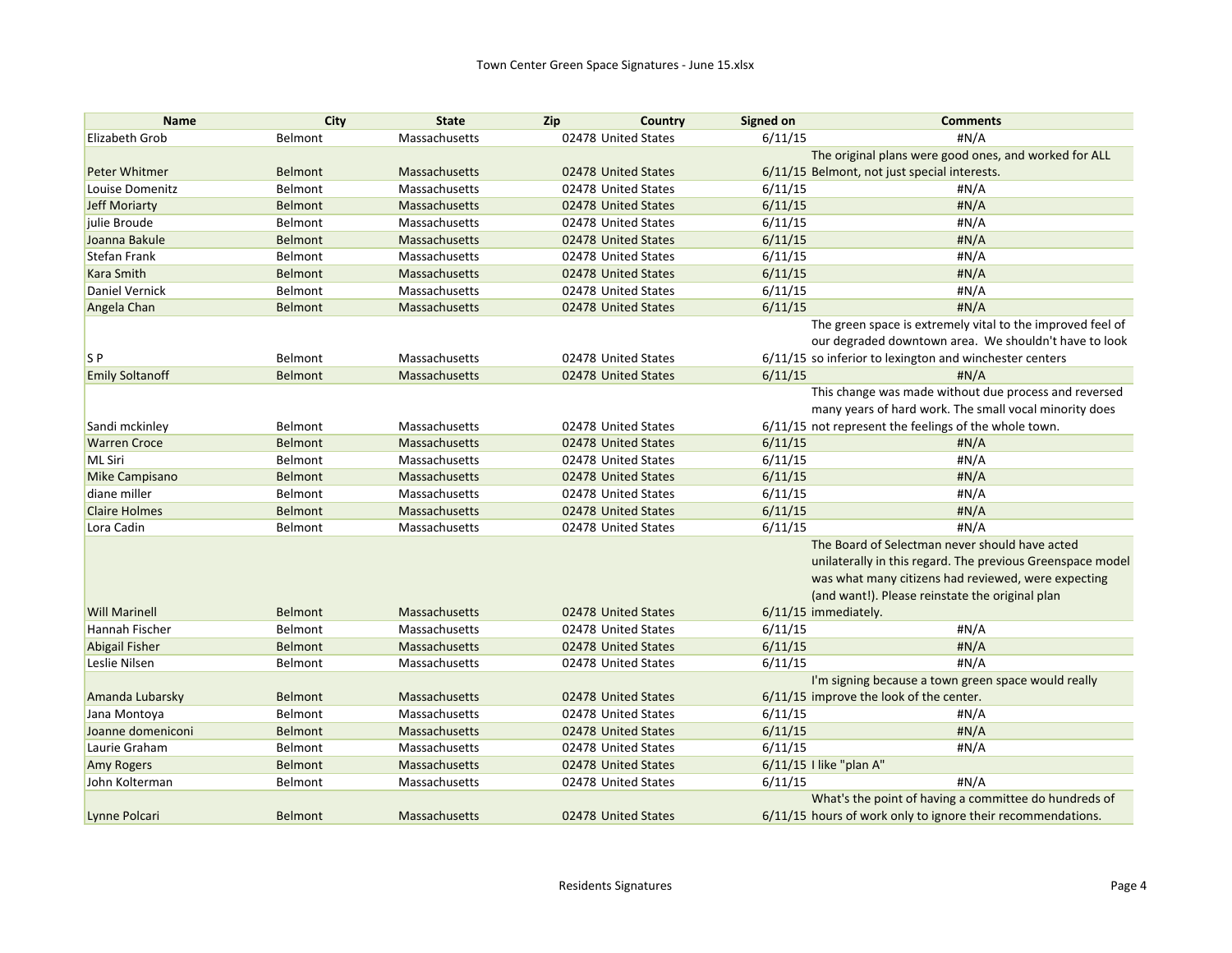| <b>Name</b>            | City           | <b>State</b>         | Zip<br>Country      | Signed on                  | <b>Comments</b>                                             |
|------------------------|----------------|----------------------|---------------------|----------------------------|-------------------------------------------------------------|
| Susan Johnson          | Belmont        | Massachusetts        | 02478 United States | 6/11/15                    | #N/A                                                        |
| James Herron           | <b>Belmont</b> | Massachusetts        | 02478 United States | 6/11/15                    | #N/A                                                        |
| joanna krakowiak       | Belmont        | Massachusetts        | 02478 United States | 6/11/15                    | #N/A                                                        |
|                        |                |                      |                     |                            | I had no idea voting this down was even possible at this    |
|                        |                |                      |                     |                            | point and absolutely support the improvement plan in        |
| <b>Manda Salls</b>     | <b>Belmont</b> | Massachusetts        | 02478 United States |                            | 6/11/15 place for Belmont Center.                           |
| Michelle Dooley        | Belmont        | Massachusetts        | 02478 United States | 6/11/15                    | #N/A                                                        |
|                        |                |                      |                     |                            | There is a proper way to voice your concerns. Hijacking     |
|                        |                |                      |                     |                            | the process at the last minute is not it. The Selectmen     |
| Elizabeth Khan         | <b>Belmont</b> | Massachusetts        | 02478 United States |                            | 6/11/15 should know better.                                 |
| <b>Ariane Frank</b>    | Belmont        | Massachusetts        | 02478 United States | 6/11/15                    | #N/A                                                        |
|                        |                |                      |                     |                            | Process is important. Yielding to a small number of people  |
| <b>Hal Shubin</b>      | <b>Belmont</b> | Massachusetts        | 02478 United States |                            | 6/11/15 at the last minute undoes years of work.            |
| Amy Kirsch             | Belmont        | Massachusetts        | 02478 United States | 6/11/15                    | #N/A                                                        |
|                        |                |                      |                     |                            | I am concerned about the willy nilly way that plans         |
|                        |                |                      |                     |                            | approved in appropriate public forum over years and         |
|                        |                |                      |                     |                            | funded for by town meeting can be overturned so             |
|                        |                |                      |                     |                            | suddenly and without regard for these processes. I am       |
|                        |                |                      |                     |                            | also in favor of making the town center more pedestrian     |
| Sarah Wang             | <b>Belmont</b> | Massachusetts        | 02478 United States |                            | 6/11/15 friendly and a real gathering place.                |
| George Tarabelsi       | Belmont        | Massachusetts        | 02478 United States | 6/11/15                    | #N/A                                                        |
| Niki Colombo           | <b>Belmont</b> | <b>Massachusetts</b> | 02478 United States | 6/11/15                    | #N/A                                                        |
| Paul Tarabelsi         | Belmont        | Massachusetts        | 02478 United States | 6/11/15                    | #N/A                                                        |
| Jeffrey Miller         | <b>Belmont</b> | Massachusetts        | 02478 United States | 6/11/15                    | #N/A                                                        |
|                        |                |                      |                     |                            | The process was deeply flawed, and the final decision       |
|                        |                |                      |                     |                            | wrong headed. To keep Belmont growing, we need to be        |
|                        |                |                      |                     |                            | forward thinking, and the car-centric plan adopted at the   |
| <b>Damien Grierson</b> | Belmont        | Massachusetts        | 02478 United States |                            | 6/11/15 request of a minority is anything but.              |
| Parveen Duncan         | Belmont        | Massachusetts        | 02478 United States | 6/11/15                    | H N/A                                                       |
| Sue walker             | Belmont        | Massachusetts        | 02478 United States | 6/11/15                    | #N/A                                                        |
| <b>Rachel Meyer</b>    | Belmont        | Massachusetts        | 02478 United States | 6/11/15                    | H N/A                                                       |
| Diego Kornberg         | Belmont        | Massachusetts        | 02478 United States | 6/11/15                    | #N/A                                                        |
| <b>Robert Corning</b>  | <b>Belmont</b> | Massachusetts        | 02478 United States | 6/11/15                    | #N/A                                                        |
|                        |                |                      |                     |                            | I believe Belmont need more green space for our             |
|                        |                |                      |                     |                            | residents civility. Reducing the green space diminishes our |
| Mary LePage            | Belmont        | Massachusetts        | 02478 United States | $6/11/15$ quality of life. |                                                             |
|                        |                |                      |                     |                            | Parks and green space promote a healthy atmosphere for      |
|                        |                |                      |                     |                            | urban spaces. I strongly disagree sacrificing the park and  |
|                        |                |                      |                     |                            | the charming character of Belmont center, especially in     |
|                        |                |                      |                     |                            | exchange for more parking, as there are plenty of parking   |
| Zsuzsanna Szegedi      | <b>Belmont</b> | <b>Massachusetts</b> | 02478 United States |                            | 6/11/15 available at the big lot near by.                   |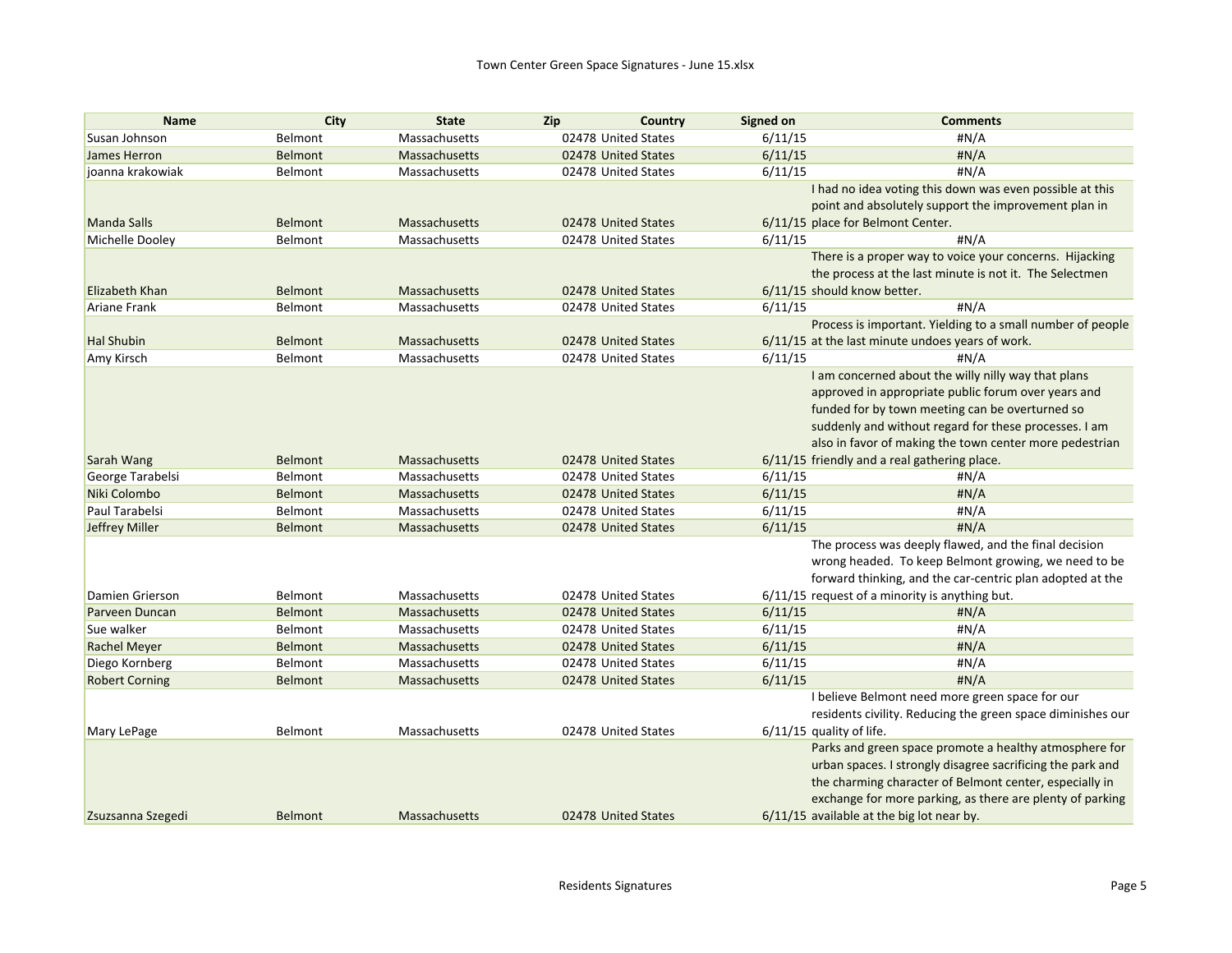| <b>Name</b>            | City           | <b>State</b>         | Zip<br>Country      | Signed on             | <b>Comments</b>                                                |
|------------------------|----------------|----------------------|---------------------|-----------------------|----------------------------------------------------------------|
| Laura Miyakawa         | Belmont        | Massachusetts        | 02478 United States | 6/11/15               | #N/A                                                           |
| <b>Paul Riegle</b>     | <b>Belmont</b> | <b>Massachusetts</b> | 02478 United States | 6/11/15               | #N/A                                                           |
| William Whyte          | Belmont        | Massachusetts        | 02478 United States | 6/11/15               | #N/A                                                           |
| Mike Szegedi           | <b>Belmont</b> | <b>Massachusetts</b> | 02478 United States | 6/11/15               | H N/A                                                          |
| Lucia Wille            | Belmont        | Massachusetts        | 02478 United States | 6/11/15               | #N/A                                                           |
| <b>Lauren Corning</b>  | <b>Belmont</b> | <b>Massachusetts</b> | 02478 United States | 6/11/15               | H N/A                                                          |
| Andrew Schwartz        | Belmont        | Massachusetts        | 02478 United States | 6/11/15               | #N/A                                                           |
| <b>Paul Santos</b>     | Belmont        | Massachusetts        | 02478 United States | 6/11/15               | #N/A                                                           |
|                        |                |                      |                     |                       | how can the selectmen act unilaterally in this manner,         |
|                        |                |                      |                     |                       | discarding years of previous work, planning, and               |
| Ambrose huang          | Belmont        | Massachusetts        | 02478 United States | $6/11/15$ discussion. |                                                                |
|                        |                |                      |                     |                       | I am a resident and surprised that the people's voice was      |
| <b>Betsy Draper</b>    | Belmont        | Massachusetts        | 02478 United States |                       | 6/11/15 not respected or taken seriously.                      |
| Caroline mountain      | Belmont        | Massachusetts        | 02478 United States | 6/11/15               | #N/A                                                           |
|                        |                |                      |                     |                       | This plan should not have been reversed based on a vocal       |
| <b>Robert Mountain</b> | Belmont        | <b>Massachusetts</b> | 02478 United States | $6/11/15$ minority.   |                                                                |
|                        |                |                      |                     |                       | How can the Board of Selectmen overturn a decision that        |
|                        |                |                      |                     |                       | was voted on by Town Meeting?!!                                |
| <b>Betty Reed</b>      | Belmont        | Massachusetts        | 02478 United States | 6/11/15               |                                                                |
| Barbara Becker         | <b>Belmont</b> | <b>Massachusetts</b> | 02478 United States | 6/11/15               | H N/A                                                          |
| <b>Steven Saar</b>     | Belmont        | Massachusetts        | 02478 United States | 6/11/15               | #N/A                                                           |
| Sean Rogers            | <b>Belmont</b> | <b>Massachusetts</b> | 02478 United States | 6/11/15               | #N/A                                                           |
| Harry Mardirossian     | Belmont        | Massachusetts        | 02478 United States | 6/11/15               | #N/A                                                           |
|                        |                |                      |                     |                       | We should respect the process people went through to           |
|                        |                |                      |                     |                       | get to the original plan. This last minute change is not fair  |
| Louisa Lund            | Belmont        | Massachusetts        | 02478 United States |                       | 6/11/15 to all the people who participated in the process.     |
| Marissa Wigglesworth   | Belmont        | Massachusetts        | 02478 United States | 6/11/15               | #N/A                                                           |
|                        |                |                      |                     |                       | Please go back to the original plan that was worked out        |
|                        |                |                      |                     |                       | and discussed by many good people. If for no other             |
|                        |                |                      |                     |                       | reason than this absolutely proves what so many fear,          |
|                        |                |                      |                     |                       | that Belmont is a town of cronyism and special interests.      |
|                        |                |                      |                     |                       | Next time a meeting is sparsely attended or voters stay        |
|                        |                |                      |                     |                       | home this is why. What's the point if all it takes is a select |
| <b>Claire DeVore</b>   | Belmont        | Massachusetts        | 02478 United States |                       | 6/11/15 1% to overturn hundreds of hours of work and planning? |
| Jennifer Kundrot       | Belmont        | Massachusetts        | 02478 United States | 6/11/15               | #N/A                                                           |
| Sarah Porter           | <b>Belmont</b> | Massachusetts        | 02478 United States | 6/11/15               | #N/A                                                           |
| <b>Mack Schermer</b>   | Belmont        | Massachusetts        | 02478 United States | 6/11/15               | #N/A                                                           |
|                        |                |                      |                     |                       | I am sympathetic to the access issues raised but since the     |
|                        |                |                      |                     |                       | bank has a drive-through branch not far away it should         |
|                        |                |                      |                     |                       | not be such a great impediment to loose some parking           |
| claus becker           | Belmont        | <b>Massachusetts</b> | 02478 United States | $6/11/15$ spots       |                                                                |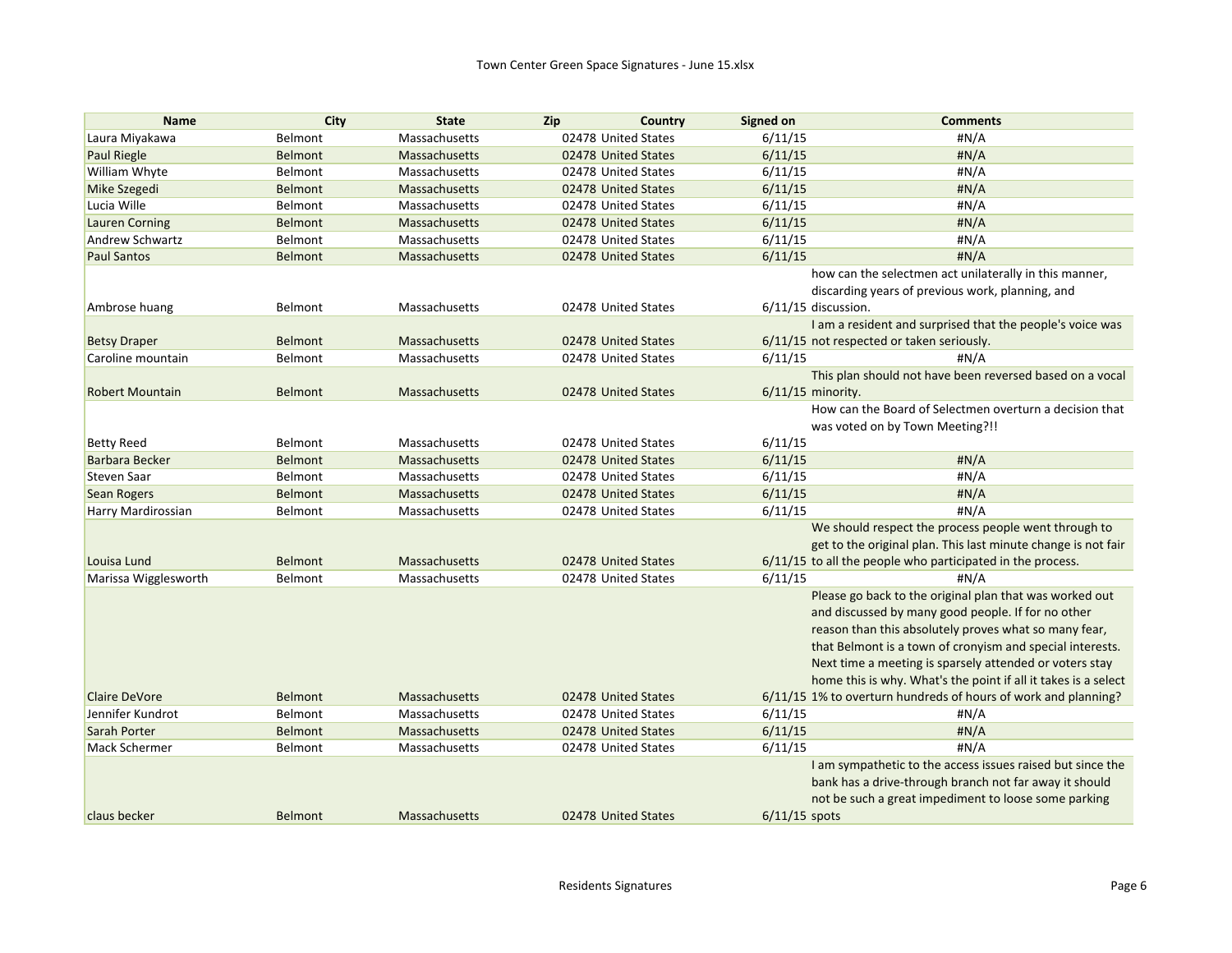| <b>Name</b>               | City           | <b>State</b>         | Zip<br>Country                     | <b>Signed on</b>      | <b>Comments</b>                                             |
|---------------------------|----------------|----------------------|------------------------------------|-----------------------|-------------------------------------------------------------|
| <b>Robin Feiner</b>       | <b>BELMONT</b> | Massachusetts        | 02478 United States                | 6/11/15               | #N/A                                                        |
| Leon Barsoumian           | <b>Belmont</b> | Massachusetts        | 02478 United States                | 6/11/15               | H N/A                                                       |
| linda notartomaso         | Belmont        | Massachusetts        | 02478 United States                |                       | 6/11/15 restore green space to Belmont center               |
| Julie Tovar               | <b>Belmont</b> | Massachusetts        | 02478 United States                | 6/11/15               | H N/A                                                       |
| Andrea Masciari           | Belmont        | Massachusetts        | 02478 United States                | 6/11/15               | #N/A                                                        |
| Carol Kean                | Belmont        | <b>Massachusetts</b> | 02478 United States                |                       | 6/11/15 The green is the best part of the renovation.       |
| <b>Steve Green</b>        | Belmont        | Massachusetts        | 02478 United States                | 6/11/15               | #N/A                                                        |
|                           |                |                      |                                    |                       | 2 reasons. I prefer the original plan that favors green     |
|                           |                |                      |                                    |                       | space; and second, the BOS action disrespected town         |
| Janet Boodro              | Belmont        | Massachusetts        | 02478 United States                |                       | 6/11/15 meeting's governance role.                          |
|                           |                |                      |                                    |                       | The best part of the reconstruction plan is creating a      |
|                           |                |                      |                                    |                       | common area. Plus, eliminating the cut through should       |
|                           |                |                      |                                    |                       | reduce the need for people to take a left at Moore Street   |
| <b>Richard Hanna</b>      | Belmont        | Massachusetts        | 02478 United States                |                       | 6/11/15 from Leonard Street.                                |
| Katherine Lowrie          | <b>Belmont</b> | Massachusetts        | 02478 United States                | 6/11/15               | H N/A                                                       |
| Rob Schundler             | Belmont        | Massachusetts        | 02478 United States                | 6/11/15               | #N/A                                                        |
| <b>Michael Griffin</b>    | <b>Belmont</b> | Massachusetts        | 02479 United States                |                       | $6/11/15$ It is the right thing to do                       |
| Sarah Jane Henman         | Belmont        | Massachusetts        | 02478 United States                | 6/11/15               | #N/A                                                        |
| Nataliya Bregel           | <b>Belmont</b> | Massachusetts        | 02478 United States                | 6/11/15               | H N/A                                                       |
| Louise Lecomte            | Belmont        | Massachusetts        | 02478 United States                | 6/11/15               | #N/A                                                        |
|                           |                |                      |                                    |                       | A central green in Belmont Center will increase appeal      |
| Lynne Bishop              | Belmont        | <b>Massachusetts</b> | 02478 United States                |                       | 6/11/15 and foot traffic, generating more business          |
|                           |                |                      |                                    |                       | The plan should not have been changed due to a vocal        |
|                           |                |                      |                                    |                       | minority - this does not respect the process or the will of |
| Jocelyn Milton            | Belmont        | Massachusetts        | 02478 United States                | $6/11/15$ the voters. |                                                             |
| Fátima Serra              | Belmont        | <b>Massachusetts</b> | 02478 United States                | 6/11/15               | H N/A                                                       |
| heidi sawyer              | Belmont        | Massachusetts        | 02478 United States                | 6/11/15               | #N/A                                                        |
| <b>Brian Perlow</b>       | <b>Belmont</b> | <b>Massachusetts</b> | 02478 United States                | 6/11/15               | H N/A                                                       |
| Vicky Slavin              | Belmont        | Massachusetts        | 02478 United States                | 6/11/15               | #N/A                                                        |
| Joey More                 | Belmont        | Massachusetts        | 02478 United States                | 6/11/15               | #N/A                                                        |
| Anne Lougee               | Belmont        | Massachusetts        | 02478 United States                | 6/11/15               | #N/A                                                        |
| Victoria Grierson         | <b>Belmont</b> | Massachusetts        | 02478 United States                | 6/11/15               | H N/A                                                       |
| Michael Flamang           | Belmont        | Massachusetts        | 02478 United States                | 6/11/15               | #N/A                                                        |
| Anna Kaplan               | Belmont        | <b>Massachusetts</b> | 02478 United States                | 6/11/15               | #N/A                                                        |
| Jennifer Gillette         | Belmont        | Massachusetts        | 02478 United States                | 6/11/15               | #N/A                                                        |
| Suriyan Lohavichan        | Belmont        | Massachusetts        | 02478 United States                |                       | 6/11/15 I don't agree with the reversal of plans.           |
| <b>Caitlin Driscoll</b>   | Belmont        | Massachusetts        | 02478 United States                | 6/11/15               | #N/A                                                        |
| <b>Allison Luss-Lusis</b> | <b>Belmont</b> | Massachusetts        | <b>United States</b><br>02478-4174 | 6/11/15               | H N/A                                                       |
| Deborah Galli             | Belmont        | Massachusetts        | 02478 United States                | 6/11/15               | #N/A                                                        |
| Alisa Gardner-Todreas     | <b>Belmont</b> | Massachusetts        | 02478 United States                | 6/11/15               | #N/A                                                        |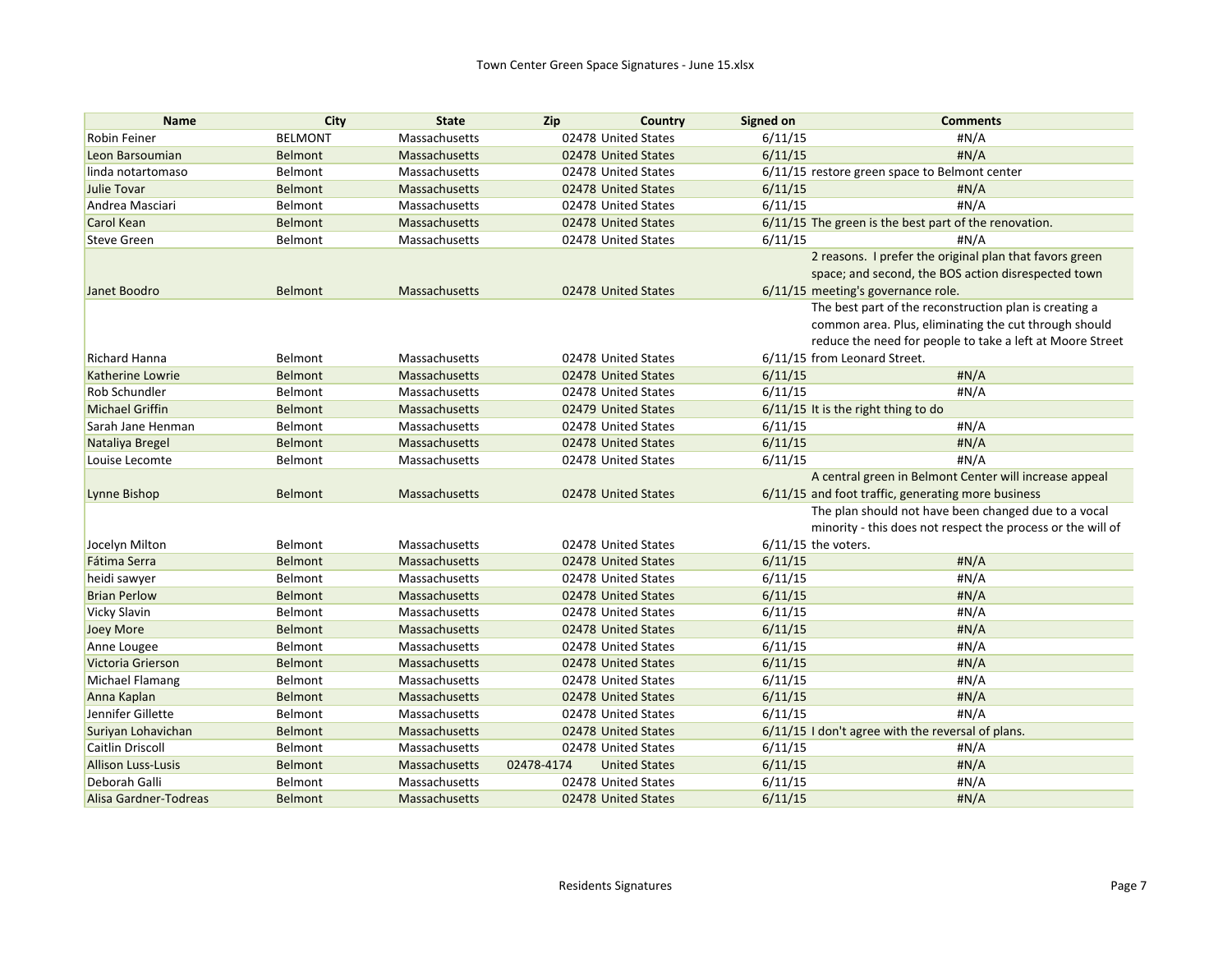| <b>Name</b>                | <b>City</b>    | <b>State</b>         | Zip | Country             | Signed on           | <b>Comments</b>                                             |
|----------------------------|----------------|----------------------|-----|---------------------|---------------------|-------------------------------------------------------------|
|                            |                |                      |     |                     |                     | The whole point of the original well-thought design was to  |
|                            |                |                      |     |                     |                     | have more green space and an area completely safe from      |
|                            |                |                      |     |                     |                     | cars. If it was doable I would have loved to see the whole  |
|                            |                |                      |     |                     |                     | Leonard St. become a pedestrian space, much like what       |
|                            |                |                      |     |                     |                     | happens on Town Day. The people who need to drive can       |
|                            |                |                      |     |                     |                     | access Belmont Savings Bank from Moore St. I hope we        |
| Adriana Poole              | Belmont        | Massachusetts        |     | 02478 United States |                     | 6/11/15 get back our much needed green.                     |
| <b>Erica Faldt Ciccolo</b> | Belmont        | Massachusetts        |     | 02478 United States | 6/11/15             | H N/A                                                       |
|                            |                |                      |     |                     |                     | The decision to go with Plan A was done democratically.     |
|                            |                |                      |     |                     |                     | Any changes to that plan should be done democratically      |
|                            |                |                      |     |                     |                     | as well, not unilaterally without input from the residents  |
| Nancy Dubois               | Belmont        | Massachusetts        |     | 02149 United States |                     | 6/11/15 who voted and supported it.                         |
| <b>Marcella Franck</b>     | <b>Belmont</b> | <b>Massachusetts</b> |     | 02478 United States | 6/11/15             | H N/A                                                       |
| Douglas Barker             | Belmont        | Massachusetts        |     | 02478 United States | 6/11/15             | #N/A                                                        |
| Cara Cogliano              | <b>Belmont</b> | Massachusetts        |     | 02478 United States | 6/11/15             | H N/A                                                       |
| Zhanna Davidovitz          | Belmont        | Massachusetts        |     | 02478 United States | 6/11/15             | #N/A                                                        |
| <b>Julie Waters</b>        | <b>Belmont</b> | Massachusetts        |     | 02478 United States | 6/11/15             | H N/A                                                       |
| <b>Edwin Richard</b>       | Belmont        | Massachusetts        |     | 02478 United States | 6/11/15             | #N/A                                                        |
|                            |                |                      |     |                     |                     | Belmont center badly needs to be updated, and a greener     |
|                            |                |                      |     |                     |                     | area would be much better that what we have now. All        |
|                            |                |                      |     |                     |                     | big cities are improving their green space, hopefully       |
| Chiara Conti               | <b>Belmont</b> | Massachusetts        |     | 02478 United States |                     | 6/11/15 Belmont can do it as well.                          |
| Elijah Lapson              | Belmont        | Massachusetts        |     | 02478 United States | 6/11/15             | #N/A                                                        |
| Kerri Klugman              | <b>Belmont</b> | <b>Massachusetts</b> |     | 02478 United States | 6/11/15             | H N/A                                                       |
| <b>Denise Umans</b>        | Belmont        | Massachusetts        |     | 02478 United States |                     | 6/11/15 Green space is absolutely what we need.             |
|                            |                |                      |     |                     |                     | Belmont deserves a noteworthy and pedestrian friendly       |
| <b>Anne Levy</b>           | Belmont        | <b>Massachusetts</b> |     | 02478 United States |                     | 6/11/15 center that reflects its commitment to green space. |
|                            |                |                      |     |                     |                     | This plan should not have been reversed based on a vocal    |
| <b>Robert Mountain</b>     | Belmont        | Massachusetts        |     | 02478 United States | $6/11/15$ minority. |                                                             |
| Léa Levy                   | <b>Belmont</b> | Massachusetts        |     | 02478 United States | 6/11/15             | H N/A                                                       |
| Jonathan Bays              | Belmont        | Massachusetts        |     | 02478 United States | 6/11/15             | #N/A                                                        |
| Janet Goldberg             | <b>Belmont</b> | Massachusetts        |     | 02478 United States | 6/11/15             | H N/A                                                       |
| Kimberly Haley-Jackson     | Belmont        | Massachusetts        |     | 02478 United States | 6/11/15             | #N/A                                                        |
| Joanna Milton              | <b>Belmont</b> | <b>Massachusetts</b> |     | 02478 United States | 6/11/15             | H N/A                                                       |
| Erin McNeill               | Belmont        | Massachusetts        |     | 02478 United States | 6/11/15             | #N/A                                                        |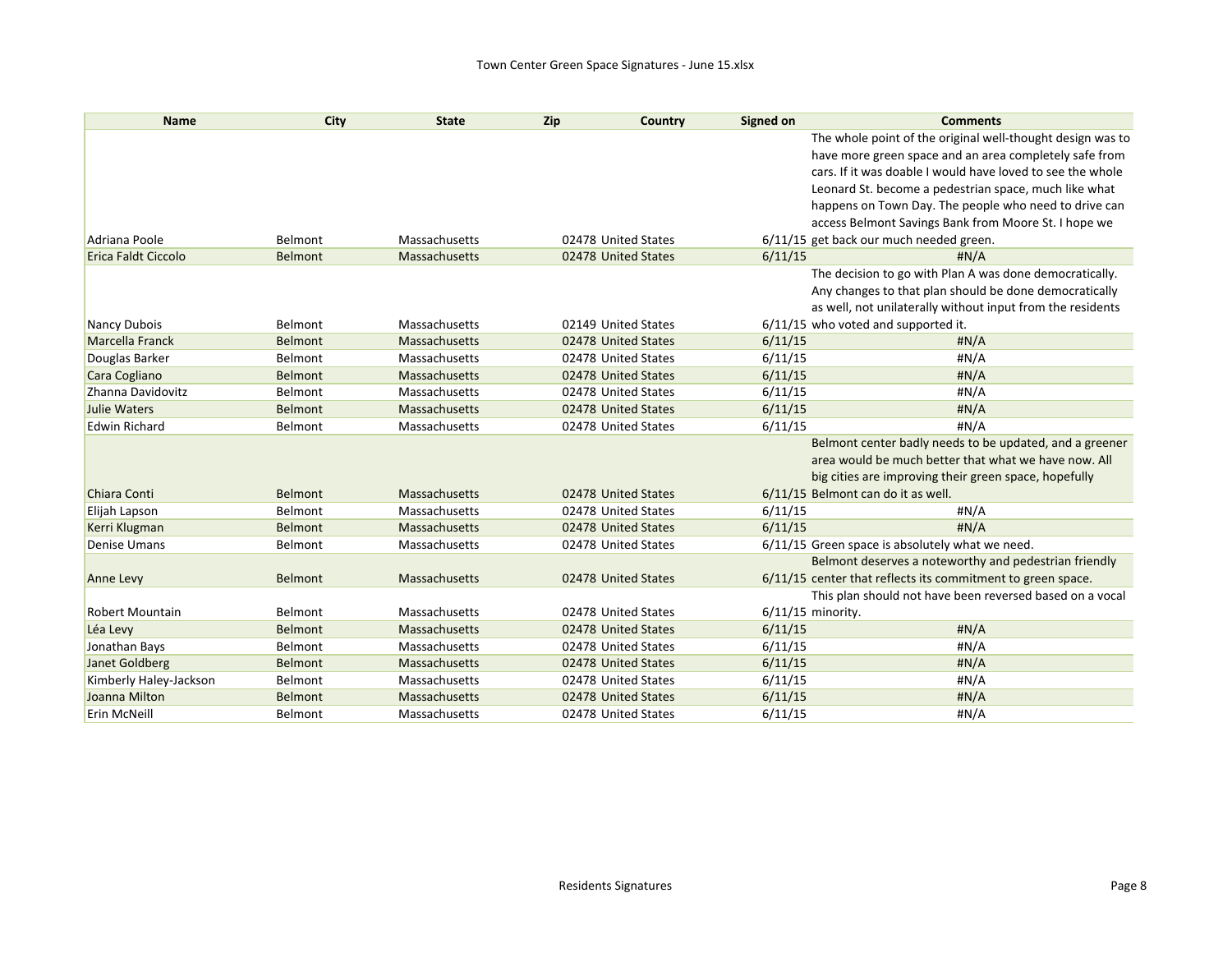| <b>Name</b>           | City           | <b>State</b>         | <b>Zip</b> | Country              | Signed on | <b>Comments</b>                                                     |
|-----------------------|----------------|----------------------|------------|----------------------|-----------|---------------------------------------------------------------------|
|                       |                |                      |            |                      |           | I live on Channing, right near the center. I was delighted          |
|                       |                |                      |            |                      |           | with the town center plans and how it improved the town             |
|                       |                |                      |            |                      |           | center. I appreciated the thought and effort that went              |
|                       |                |                      |            |                      |           | into the plan. The revised plan caters to just a few while          |
|                       |                |                      |            |                      |           | ignoring the well constructed plans made with the input             |
|                       |                |                      |            |                      |           | of multiple, qualified stakeholders. How is this reasonable         |
| <b>Wendy Conroy</b>   | <b>Belmont</b> | <b>Massachusetts</b> | 02478-3112 | <b>United States</b> |           | 6/11/15 or in the best interest of the town?                        |
|                       |                |                      |            |                      |           | I am signing because the original plan was forward looking          |
|                       |                |                      |            |                      |           | and the petition was signed by many people who objected             |
|                       |                |                      |            |                      |           | to the tree removal and were not signing because they               |
|                       |                |                      |            |                      |           | wanted the cut through. Other people signed out of                  |
| Anne Paulsen          | Belmont        | Massachusetts        |            | 02478 United States  |           | 6/11/15 respect for Lydia Ogilby.                                   |
| Sandra SU-crocker     | <b>Belmont</b> | Massachusetts        |            | 02478 United States  | 6/11/15   | $\sharp N/A$                                                        |
| Debra Cash            | Belmont        | Massachusetts        |            | 02478 United States  | 6/11/15   | H N/A                                                               |
|                       |                |                      |            |                      |           | It is SO encouraging to read all these supporting                   |
|                       |                |                      |            |                      |           | statements. I assume this is going to the Selectmen asap.           |
|                       |                |                      |            |                      |           | This drive for more pavement and parking spaces is so               |
|                       |                |                      |            |                      |           | outdated and uninformed. The Center has more than                   |
|                       |                |                      |            |                      |           | enough parking spaces and there is handicapped access               |
|                       |                |                      |            |                      |           | everywhere. The loss of nearly all mature trees was                 |
|                       |                |                      |            |                      |           | upsetting enough, then to lose most of the proposed                 |
|                       |                |                      |            |                      |           | additional greenspace was the last straw. Fight on, no              |
|                       |                |                      |            |                      |           | time to lose. (incidentally, don't you love the dead tree on        |
| <b>Walter Bishop</b>  | <b>Belmont</b> | Massachusetts        |            | 02478 United States  |           | 6/11/15 the sidewalk with the protective boards around it??)        |
| <b>Hilary Donovan</b> | Belmont        | Massachusetts        |            | 02478 United States  | 6/11/15   | #N/A                                                                |
|                       |                |                      |            |                      |           | While I do sympathize with the people who love those                |
| <b>Sue Bass</b>       | <b>Belmont</b> | <b>Massachusetts</b> |            | 02478 United States  |           | 6/11/15 angle parking spaces, I think the original plan was better. |
| Gladys Unger          | Belmont        | Massachusetts        |            | 02478 United States  | 6/11/15   | #N/A                                                                |
| Erin Brown            | Belmont        | Massachusetts        |            | 02478 United States  | 6/11/15   | H N/A                                                               |
| Constance page        | Belmont        | Massachusetts        |            | 02478 United States  | 6/11/15   | #N/A                                                                |
| Jane Haltiwanger      | <b>Belmont</b> | Massachusetts        |            | 02478 United States  | 6/11/15   | H N/A                                                               |
|                       |                |                      |            |                      |           | The recent action was taken with no apparent respect for            |
|                       |                |                      |            |                      |           | the painstaking process that was followed to arrive at              |
|                       |                |                      |            |                      |           | "Plan A" and without regard for the will of the majority of         |
| Stephen Pinkerton     | Belmont        | Massachusetts        |            | 02478 United States  |           | 6/11/15 Town Meeting.                                               |
| Cyndi Reitmeyer       | <b>Belmont</b> | Massachusetts        |            | 02478 United States  | 6/11/15   | H N/A                                                               |
| Lisa Rohrer           | Belmont        | Massachusetts        |            | 02478 United States  | 6/11/15   | H N/A                                                               |
| Eileen Shapiro        | <b>Belmont</b> | Massachusetts        |            | 02478 United States  | 6/11/15   | #N/A                                                                |
| Margo Furman          | Belmont        | Massachusetts        |            | 02478 United States  | 6/11/15   | #N/A                                                                |
| <b>Pauline Dent</b>   | <b>Belmont</b> | Massachusetts        |            | 02478 United States  | 6/11/15   | #N/A                                                                |
| Maureen joaquin       | Belmont        | Massachusetts        |            | 02478 United States  | 6/11/15   | #N/A                                                                |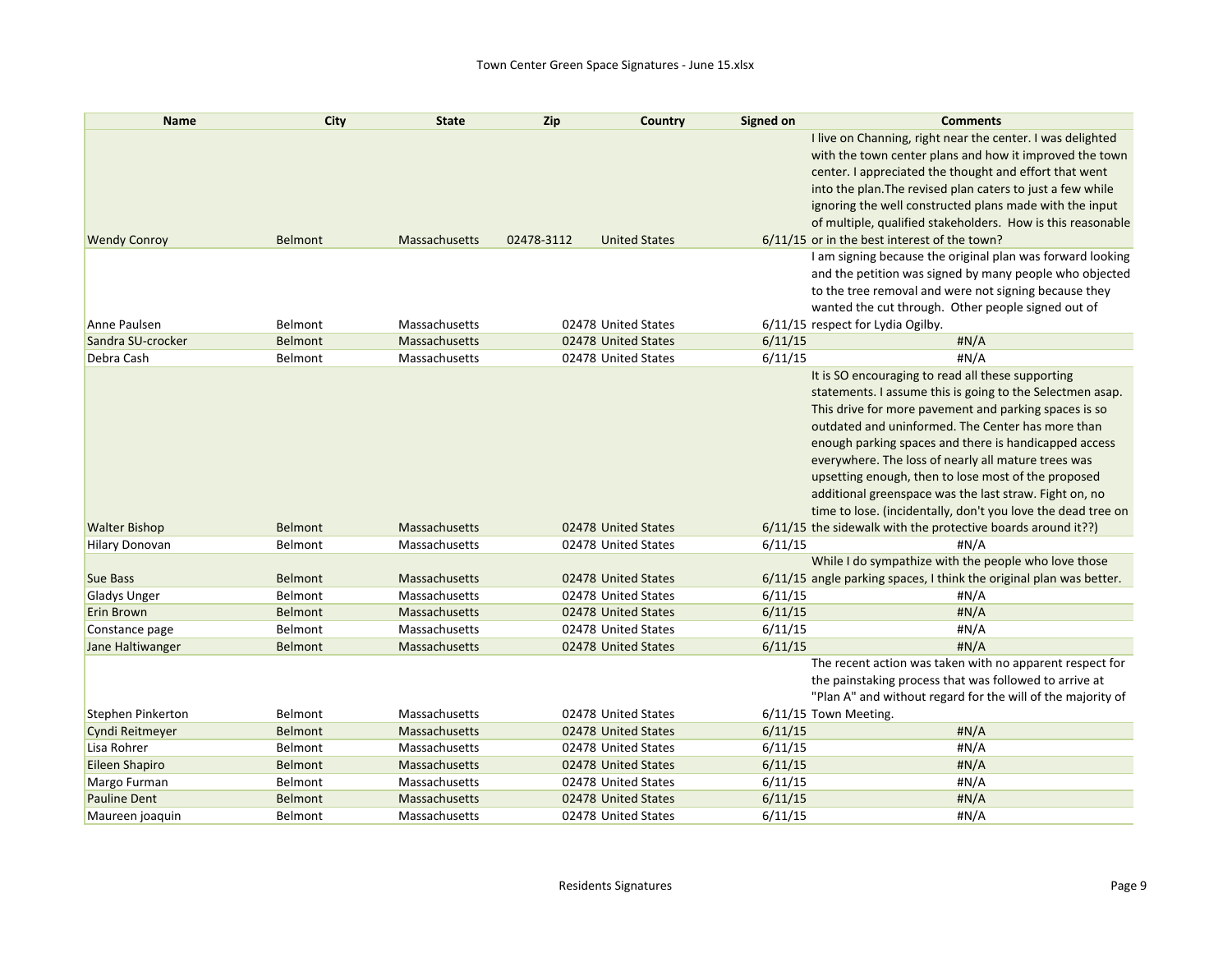| <b>Name</b>             | City           | <b>State</b>         | Zip<br>Country      | Signed on         | <b>Comments</b>                                               |
|-------------------------|----------------|----------------------|---------------------|-------------------|---------------------------------------------------------------|
| Angela Holmes           | <b>Belmont</b> | <b>Massachusetts</b> | 02478 United States | 6/12/15           | H N/A                                                         |
| Anna Churchill          | Belmont        | Massachusetts        | 02478 United States | 6/12/15           | #N/A                                                          |
| Joanne Coakley          | Belmont        | Massachusetts        | 02478 United States | 6/12/15           | H N/A                                                         |
|                         |                |                      |                     |                   | I'm signing this petition because "Plan A" was agreed to      |
|                         |                |                      |                     |                   | after years of study and citizen consultation and should      |
|                         |                |                      |                     |                   | not be able to be reversed by fiat. Plan A will create more   |
|                         |                |                      |                     |                   | green space, a safer Belmont Center, and one more             |
|                         |                |                      |                     |                   | conducive to social life and, yes, shopping (and therefore    |
| Mary Lewis              | Belmont        | Massachusetts        | 02478 United States | 6/12/15 revenue). |                                                               |
| <b>Lucy Pullen</b>      | <b>Belmont</b> | Massachusetts        | 02478 United States | 6/12/15           | H N/A                                                         |
|                         |                |                      |                     |                   | I'm signing both because a larger green space would be        |
|                         |                |                      |                     |                   | better, and because the last-minute decision to throw out     |
|                         |                |                      |                     |                   | the plan goes against the more democratic process             |
|                         |                |                      |                     |                   | Belmont used to approve the original plan in the first        |
| <b>Peter Dizikes</b>    | Belmont        | Massachusetts        | 02478 United States | $6/12/15$ place.  |                                                               |
|                         |                |                      |                     |                   | I don't like the process that led to this last minute change. |
| <b>Robin Whitworth</b>  | <b>Belmont</b> | Massachusetts        | 02478 United States | 6/12/15           |                                                               |
|                         |                |                      |                     |                   | Though I know I will miss the cut through (I use it           |
|                         |                |                      |                     |                   | frequently), the consensus reached through the TAC            |
|                         |                |                      |                     |                   | process and the reconstruction plan approved by Town          |
|                         |                |                      |                     |                   | Meeting should prevail. It is puzzling that the the           |
|                         |                |                      |                     |                   | Selectmen thought otherwise, as it appears to disrespect      |
|                         |                |                      |                     |                   | the TAC process and hours of volunteer work as well as        |
| Martha Moore            | Belmont        | Massachusetts        | 02478 United States |                   | 6/12/15 public input by Belmont citizens.                     |
|                         |                |                      |                     |                   | I'm signing because I think it is not appropriate to make a   |
|                         |                |                      |                     |                   | last minute change to plan that went over a year-long         |
|                         |                |                      |                     |                   | review process and was already approved by Town               |
|                         |                |                      |                     |                   | Meeting. I also do not think the town needs more parking      |
| Nicole Dorn             | <b>Belmont</b> | Massachusetts        | 02478 United States |                   | 6/12/15 spaces; it needs more green spaces!                   |
| Chris Abouzeid          | Belmont        | Massachusetts        | 02478 United States | 6/12/15           | #N/A                                                          |
| <b>Arch MacInnes</b>    | Belmont        | <b>Massachusetts</b> | 02478 United States | 6/12/15           | H N/A                                                         |
| Lynne Czamanske         | Belmont        | Massachusetts        | 02478 United States | 6/12/15           | #N/A                                                          |
| <b>Annah Abrams</b>     | Belmont        | Massachusetts        | 02478 United States | 6/12/15           | H N/A                                                         |
| Alia Bucciarelli        | Belmont        | Massachusetts        | 02478 United States | 6/12/15           | #N/A                                                          |
| <b>Cortney Eldridge</b> | Belmont        | <b>Massachusetts</b> | 02478 United States | 6/12/15           | H N/A                                                         |
| Charlie Conroy          | Belmont        | Massachusetts        | 02478 United States | 6/12/15           | #N/A                                                          |
| George Kokoros          | Belmont        | <b>Massachusetts</b> | 02478 United States |                   | 6/12/15 selectman need to actually LEAD                       |
| Dana Miller             | Belmont        | Massachusetts        | 02478 United States | 6/12/15           | #N/A                                                          |
| Paul Solomon            | Belmont        | <b>Massachusetts</b> | 02478 United States | 6/12/15           | H N/A                                                         |
| Dave Sullivan           | Belmont        | Massachusetts        | 02478 United States | 6/12/15           | #N/A                                                          |
| Linda Nickens           | Belmont        | Massachusetts        | 02478 United States |                   | 6/12/15 Plan A better for the Future of our Town.             |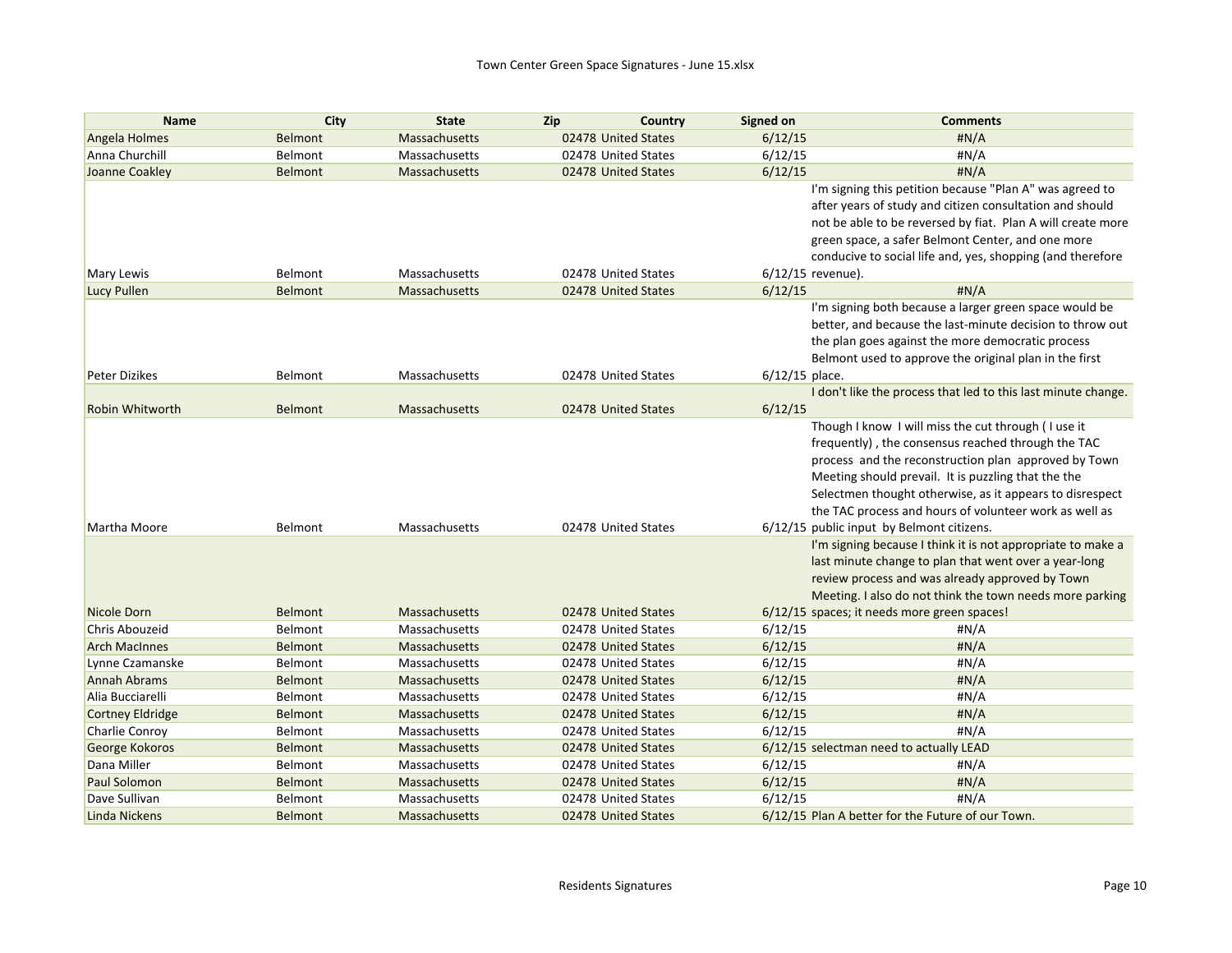| <b>Name</b>               | City           | <b>State</b>         | Zip<br>Country      | Signed on                        | <b>Comments</b>                                                                                                                                                                                                                                   |
|---------------------------|----------------|----------------------|---------------------|----------------------------------|---------------------------------------------------------------------------------------------------------------------------------------------------------------------------------------------------------------------------------------------------|
| Alexandra Houck           | Belmont        | Massachusetts        | 02478 United States | 6/12/15                          | #N/A                                                                                                                                                                                                                                              |
| <b>SUSAN GRIFFIN</b>      | <b>Belmont</b> | <b>Massachusetts</b> | 02478 United States | 6/12/15                          | H N/A                                                                                                                                                                                                                                             |
| Silvia Vatai              | Belmont        | Massachusetts        | 02478 United States | 6/12/15                          | #N/A                                                                                                                                                                                                                                              |
| <b>Emily Regier</b>       | <b>Belmont</b> | <b>Massachusetts</b> | 02912 United States | 6/12/15                          | H N/A                                                                                                                                                                                                                                             |
| Jonathan Sung             | Belmont        | Massachusetts        | 02478 United States | 6/12/15                          | #N/A                                                                                                                                                                                                                                              |
| <b>Gabriel Manetas</b>    | <b>Belmont</b> | <b>Massachusetts</b> | 02478 United States | 6/12/15                          | #N/A                                                                                                                                                                                                                                              |
|                           |                |                      |                     |                                  | I went to most of the meetings, was part of the process,<br>and think that the Community Meetings helped decide<br>what was appropriate for Belmont Center. Totally<br>inappropriate to circumvent this process and change the                    |
| <b>Bonnie Friedman</b>    | Belmont        | Massachusetts        | 02478 United States | 6/12/15 plan at the last minute. |                                                                                                                                                                                                                                                   |
| David Merfeld             | Belmont        | Massachusetts        | 02478 United States | 6/12/15                          | H N/A                                                                                                                                                                                                                                             |
| rose oneil                | Belmont        | Massachusetts        | 02478 United States | 6/12/15                          | #N/A                                                                                                                                                                                                                                              |
|                           |                |                      |                     | Hey Gang,                        | When a tremendous amount of planning with regular<br>open meetings take place and a petition to change starts<br>after the work has begunwell That can't happen. Join                                                                             |
| Anne Mahon                | <b>Belmont</b> | Maryland             | 02478 United States |                                  | 6/12/15 me in signing up to "stick with the plan!"                                                                                                                                                                                                |
| rachel Garber             | Belmont        | Massachusetts        | 02478 United States | 6/12/15                          | #N/A                                                                                                                                                                                                                                              |
|                           |                |                      |                     |                                  | I don't appreciate last-minute changes from the long-                                                                                                                                                                                             |
| <b>Trey Klein</b>         | Belmont        | Massachusetts        | 02478 United States |                                  | 6/12/15 discussed approved plan.                                                                                                                                                                                                                  |
| Mary Ellen Rigano         | Belmont        | Massachusetts        | 02478 United States | 6/12/15                          | #N/A                                                                                                                                                                                                                                              |
|                           |                |                      |                     |                                  | The original design is much better. The town " green" is<br>unusable if the cut through is still there. Keeping the cut<br>through defeats the whole integrated social part of the<br>plan. Also there should have been a process to revisit this |
| Christine doyle           | <b>Belmont</b> | <b>Massachusetts</b> | 02478 United States | 6/12/15 rather than just a vote. |                                                                                                                                                                                                                                                   |
| Maria Samson              | Belmont        | Massachusetts        | 02478 United States | 6/12/15                          | #N/A                                                                                                                                                                                                                                              |
| <b>Elizabeth Gallaher</b> | <b>Belmont</b> | Massachusetts        | 02478 United States | 6/12/15                          | #N/A                                                                                                                                                                                                                                              |
| David OTTE                | Belmont        | Massachusetts        | 02478 United States | 6/12/15                          | #N/A                                                                                                                                                                                                                                              |
| Kathleen Kim              | Belmont        | Massachusetts        | 02478 United States | 6/12/15                          | H N/A                                                                                                                                                                                                                                             |
| Eva Chiu                  | Belmont        | Massachusetts        | 02478 United States | 6/12/15                          | #N/A                                                                                                                                                                                                                                              |
| <b>Steve Bauer</b>        | <b>Belmont</b> | Massachusetts        | 02478 United States | 6/12/15                          | #N/A                                                                                                                                                                                                                                              |
| Jessica Gotsch            | Belmont        | Massachusetts        | 02478 United States | 6/12/15                          | #N/A                                                                                                                                                                                                                                              |
| Joseph Griffin            | Belmont        | Massachusetts        | 02478 United States | 6/12/15                          | H N/A                                                                                                                                                                                                                                             |
| Duane Bronson             | Belmont        | Massachusetts        | 02478 United States | 6/12/15                          | #N/A                                                                                                                                                                                                                                              |
| <b>Gilberto Neves</b>     | <b>Belmont</b> | <b>Massachusetts</b> | 02478 United States | 6/12/15                          | #N/A                                                                                                                                                                                                                                              |
| Chen Tan                  | Belmont        | Massachusetts        | 02478 United States | 6/12/15                          | #N/A                                                                                                                                                                                                                                              |
|                           |                |                      |                     |                                  | Real leaders don't pander to a few people who complain.                                                                                                                                                                                           |
| Jonathan Birge            | <b>Belmont</b> | Massachusetts        | 02478 United States |                                  | 6/12/15 They do what is right for the larger community.                                                                                                                                                                                           |
| Peter Guthrie             | <b>Belmont</b> | Massachusetts        | 02478 United States | 6/12/15                          | #N/A                                                                                                                                                                                                                                              |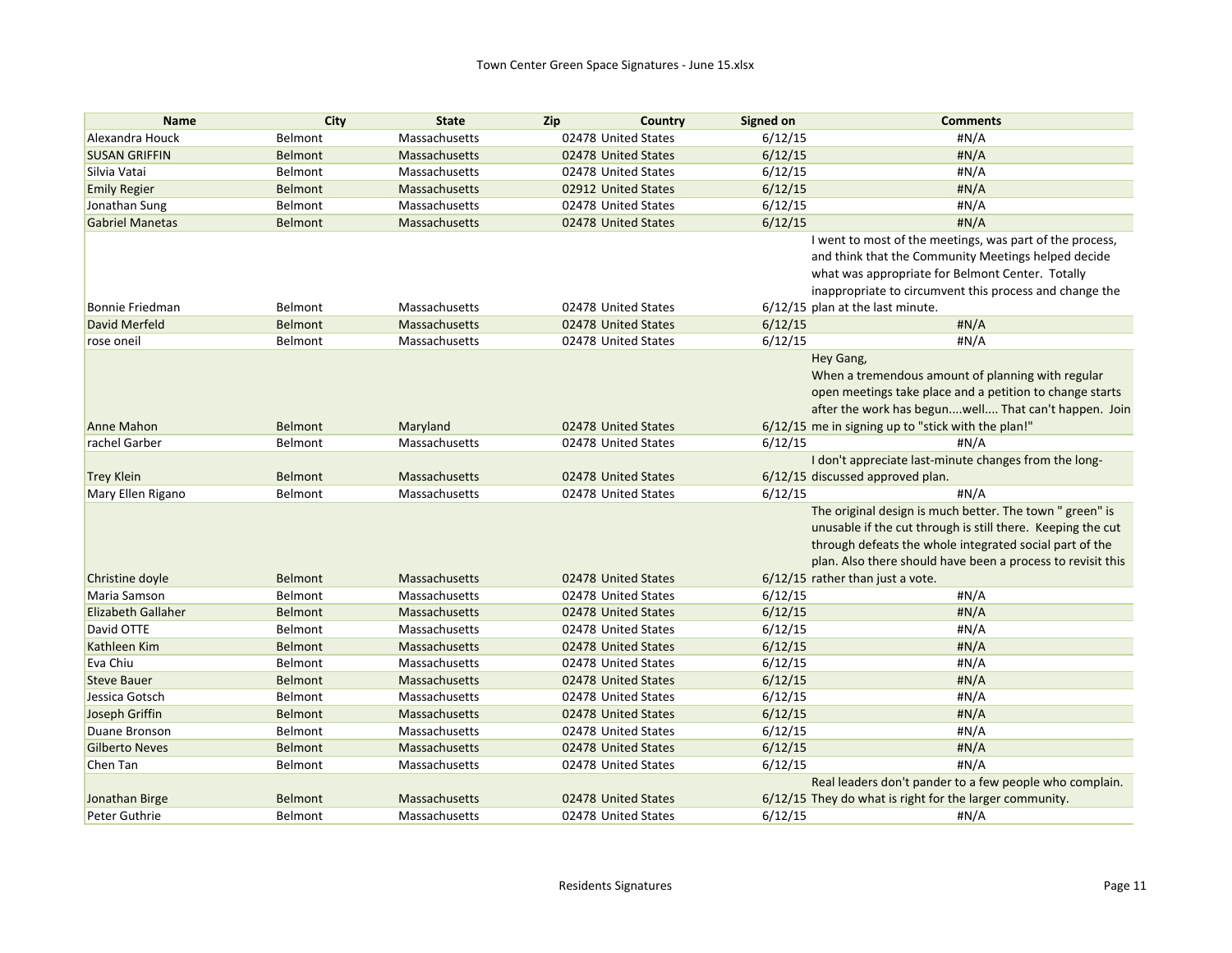| <b>Name</b>                  | City           | <b>State</b>  | Zip<br>Country      | <b>Signed on</b>             | <b>Comments</b>                                              |
|------------------------------|----------------|---------------|---------------------|------------------------------|--------------------------------------------------------------|
| <b>Robert Phillips</b>       | <b>Belmont</b> | Massachusetts | 02478 United States | 6/12/15                      | H N/A                                                        |
| Michele Hacker               | Belmont        | Massachusetts | 02478 United States | 6/12/15                      | H N/A                                                        |
| <b>Mary Stone</b>            | <b>Belmont</b> | Massachusetts | 02478 United States | 6/12/15                      | #N/A                                                         |
| Fiona Milton                 | Belmont        | Massachusetts | 02478 United States | 6/12/15                      | H N/A                                                        |
|                              |                |               |                     |                              | I love the original plan, it was the result of careful study |
|                              |                |               |                     |                              | and should not be unilaterally overturned. I feel very       |
| Joanne Birge                 | <b>Belmont</b> | Massachusetts | 02478 United States | 6/12/15 strongly about this. |                                                              |
| William Wilson               | Belmont        | Massachusetts | 02478 United States | 6/12/15                      | #N/A                                                         |
| Jose Fernandez               | <b>Belmont</b> | Massachusetts | 02478 United States | 6/12/15                      | #N/A                                                         |
| <b>Esther Hamburger</b>      | Belmont        | Massachusetts | 02478 United States | 6/12/15                      | #N/A                                                         |
| Jessica Smith                | <b>Belmont</b> | Massachusetts | 02478 United States | 6/12/15                      | H N/A                                                        |
| Sean McKinley                | Belmont        | Massachusetts | 02478 United States | 6/12/15                      | #N/A                                                         |
|                              |                |               |                     |                              | I am deeply disappointed in the Board of Selectman that      |
|                              |                |               |                     |                              | after years of planning with opportunities for input from    |
|                              |                |               |                     |                              | everyone they would choose to make a last minute             |
|                              |                |               |                     |                              | change due to pressure of a small but apparently             |
|                              |                |               |                     |                              | politically influential group who are not in-step with the   |
| Christina Stahlkopf          | <b>Belmont</b> | Massachusetts | 02478 United States |                              | 6/12/15 majority of Belmont residents.                       |
| <b>Owen Searls</b>           | Belmont        | Massachusetts | 02478 United States | 6/12/15                      | #N/A                                                         |
| Julia Regier                 | <b>Belmont</b> | Massachusetts | 02478 United States | 6/12/15                      | #N/A                                                         |
| <b>Richard Hartley</b>       | Belmont        | Massachusetts | 02478 United States | 6/12/15                      | #N/A                                                         |
| <b>Abigail Donner</b>        | <b>Belmont</b> | Massachusetts | 02478 United States | 6/12/15                      | H N/A                                                        |
|                              |                |               |                     |                              | I can't believe you did this. If someone is unhappy with a   |
|                              |                |               |                     |                              | Town Meeting decision, then they try again at the next       |
|                              |                |               |                     |                              | Town Meeting. The Board of Selectmen can't allow small       |
|                              |                |               |                     |                              | groups of voters, no matter how well connected they are,     |
| <b>Bruce Logan</b>           | Belmont        | Massachusetts | 02478 United States |                              | 6/12/15 to hijack the process.                               |
| <b>CHANDRADEEPAK AMENANI</b> | <b>Belmont</b> | Massachusetts | 02478 United States | 6/12/15                      | H N/A                                                        |
| Merlyn Liberty               | Belmont        | Massachusetts | 02478 United States | 6/12/15                      | #N/A                                                         |
|                              |                |               |                     |                              | It is utterly outrageous that the Selectmen feel it is       |
|                              |                |               |                     |                              | appropriate to allow this eleventh hour putsch to subvert    |
|                              |                |               |                     |                              | a long public, democratic process. And what is the           |
|                              |                |               |                     |                              | precedent set? Whoever get the most signatures on a          |
|                              |                |               |                     |                              | petition carries the day? Now that this petition already     |
|                              |                |               |                     |                              | has 328 signatures, as of this moment, will the BoS          |
|                              |                |               |                     |                              | automatically reverse their decision? This is no way to run  |
| <b>David Powelstock</b>      | <b>Belmont</b> | Massachusetts | 02478 United States | $6/12/15$ a town.            |                                                              |
| Jessica Barnard              | Belmont        | Massachusetts | 02478 United States | 6/12/15                      | H N/A                                                        |
| Nicholas Guthrie             | <b>Belmont</b> | Massachusetts | 02478 United States | 6/12/15                      | H N/A                                                        |
| <b>Shelly Roy</b>            | Belmont        | Massachusetts | 02478 United States | 6/12/15                      | #N/A                                                         |
| <b>Monica Rivera</b>         | <b>Belmont</b> | Massachusetts | 02478 United States | 6/12/15                      | H N/A                                                        |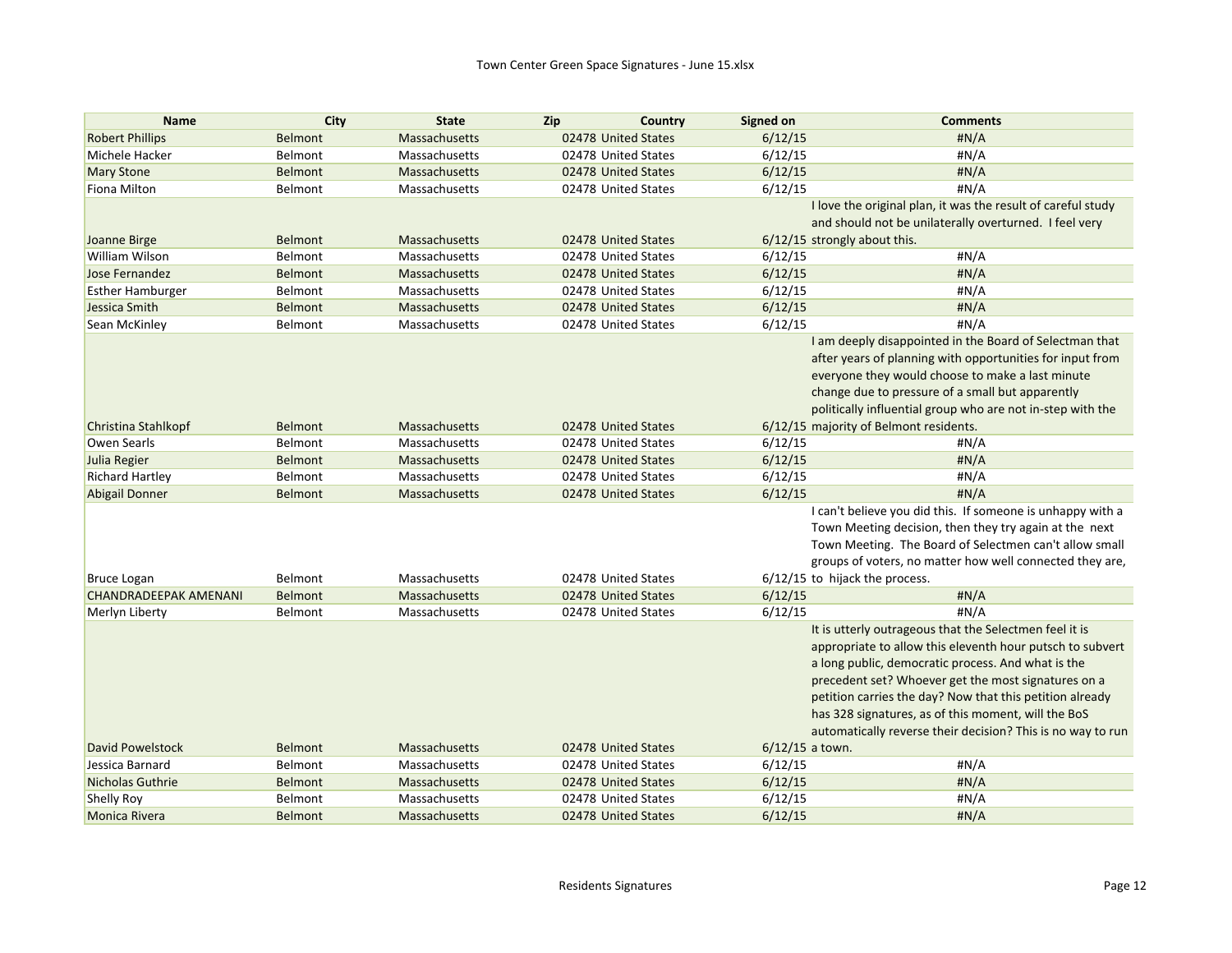| <b>Name</b>               | City           | <b>State</b>         | Zip                 | Country             | Signed on               | <b>Comments</b>                                              |
|---------------------------|----------------|----------------------|---------------------|---------------------|-------------------------|--------------------------------------------------------------|
|                           |                |                      |                     |                     |                         | I agree with the petition, including that the request is a   |
| Matthew Lowrie            | Belmont        | Massachusetts        | 02478 United States |                     | 6/12/15 respectful one. |                                                              |
| <b>Denise Steiner</b>     | <b>Belmont</b> | Massachusetts        |                     | 02478 United States | 6/12/15                 | #N/A                                                         |
| Erika Whitworth           | Belmont        | Massachusetts        |                     | 02478 United States | 6/12/15                 | #N/A                                                         |
| <b>Stephen Shapinsky</b>  | <b>Belmont</b> | Massachusetts        |                     | 02478 United States | 6/12/15                 | #N/A                                                         |
| Jonathan Palmer           | Belmont        | Massachusetts        | 02478 United States |                     | 6/12/15                 | H N/A                                                        |
| <b>Kathleen Nomicos</b>   | <b>Belmont</b> | Massachusetts        |                     | 02478 United States | 6/12/15                 | #N/A                                                         |
|                           |                |                      |                     |                     |                         | We as a members of TAC along with Community                  |
|                           |                |                      |                     |                     |                         | Development did work hard for a period of several years      |
|                           |                |                      |                     |                     |                         | in developing this plan "A". Many meetings and public        |
|                           |                |                      |                     |                     |                         | forums were held giving the Belmont Community ample          |
|                           |                |                      |                     |                     |                         | opportunity to provide input. It seems that the citizens of  |
|                           |                |                      |                     |                     |                         | Belmont preferred more "Greenspace" Therefore, I am          |
| Laurence Macdonald        | Belmont        | Massachusetts        | 02478 United States |                     |                         | $6/12/15$ signing this petition.                             |
| Laura Caputo              | <b>Belmont</b> | <b>Massachusetts</b> | 02478 United States |                     | 6/12/15                 | #N/A                                                         |
| Sarag Cliffe              | Belmont        | Massachusetts        |                     | 02478 United States | 6/13/15                 | #N/A                                                         |
| Octavia Brauner           | <b>Belmont</b> | Massachusetts        |                     | 02478 United States |                         | 6/13/15 I want to go back to Plan A!                         |
| Kristina Johnson          | Belmont        | Massachusetts        |                     | 02478 United States | 6/13/15                 | #N/A                                                         |
| Katherine Poulin-Kerstien | Belmont        | Massachusetts        | 02478 United States |                     | 6/13/15                 | #N/A                                                         |
|                           |                |                      |                     |                     |                         | A large green space was the single most appealing thing      |
|                           |                |                      |                     |                     |                         | about the town center redesign. Often my family and I go     |
|                           |                |                      |                     |                     |                         | downtown and would love to be able to sit outside in         |
|                           |                |                      |                     |                     |                         | something closer to a park rather than a median strip        |
|                           |                |                      |                     |                     |                         | (which is basically what it is now). Please reconsider going |
| Joseph Rofino             | Belmont        | Massachusetts        | 02478 United States |                     |                         | 6/13/15 with the original plan.                              |
| <b>Martin Richard</b>     | Belmont        | <b>Massachusetts</b> |                     | 02478 United States | 6/13/15                 | H N/A                                                        |
| Sara Oaklander            | Belmont        | Massachusetts        |                     | 02478 United States | 6/13/15                 | #N/A                                                         |
| Amy Cohen                 | <b>Belmont</b> | Massachusetts        |                     | 02478 United States | 6/13/15                 | #N/A                                                         |
| <b>Emily Guthrie</b>      | Belmont        | Massachusetts        |                     | 02478 United States | 6/13/15                 | #N/A                                                         |
| <b>Jim Gallaher</b>       | <b>Belmont</b> | Massachusetts        |                     | 02478 United States | 6/13/15                 | #N/A                                                         |
| Radha Iyengar             | Belmont        | Massachusetts        | 02478 United States |                     | 6/13/15                 | #N/A                                                         |
| <b>Ruta Nonacs</b>        | <b>Belmont</b> | Massachusetts        |                     | 02478 United States | 6/13/15                 | #N/A                                                         |
| Gopal Gupta               | Belmont        | Massachusetts        |                     | 02478 United States | 6/13/15                 | H N/A                                                        |
| Kathleen Crowley          | <b>Belmont</b> | Massachusetts        |                     | 02478 United States | 6/13/15                 | #N/A                                                         |
| Fran Yuan                 | Belmont        | Massachusetts        | 02478 United States |                     | 6/13/15                 | #N/A                                                         |
|                           |                |                      |                     |                     |                         | The town of Belmont needs to stand by what was agreed        |
| Julie Campbell            | <b>Belmont</b> | Massachusetts        | 02478 United States |                     | $6/13/15$ upon.         |                                                              |
|                           |                |                      |                     |                     |                         | I love eating Ranc's ice cream in the green space in         |
|                           |                |                      |                     |                     |                         | Belmont Center and was excited to hear it was being          |
|                           |                |                      |                     |                     |                         | expanded. I was very disappointed to read about the          |
| <b>Andy Pollock</b>       | Belmont        | Massachusetts        | 02478 United States |                     |                         | 6/13/15 change in plans in the Citizen Herald.               |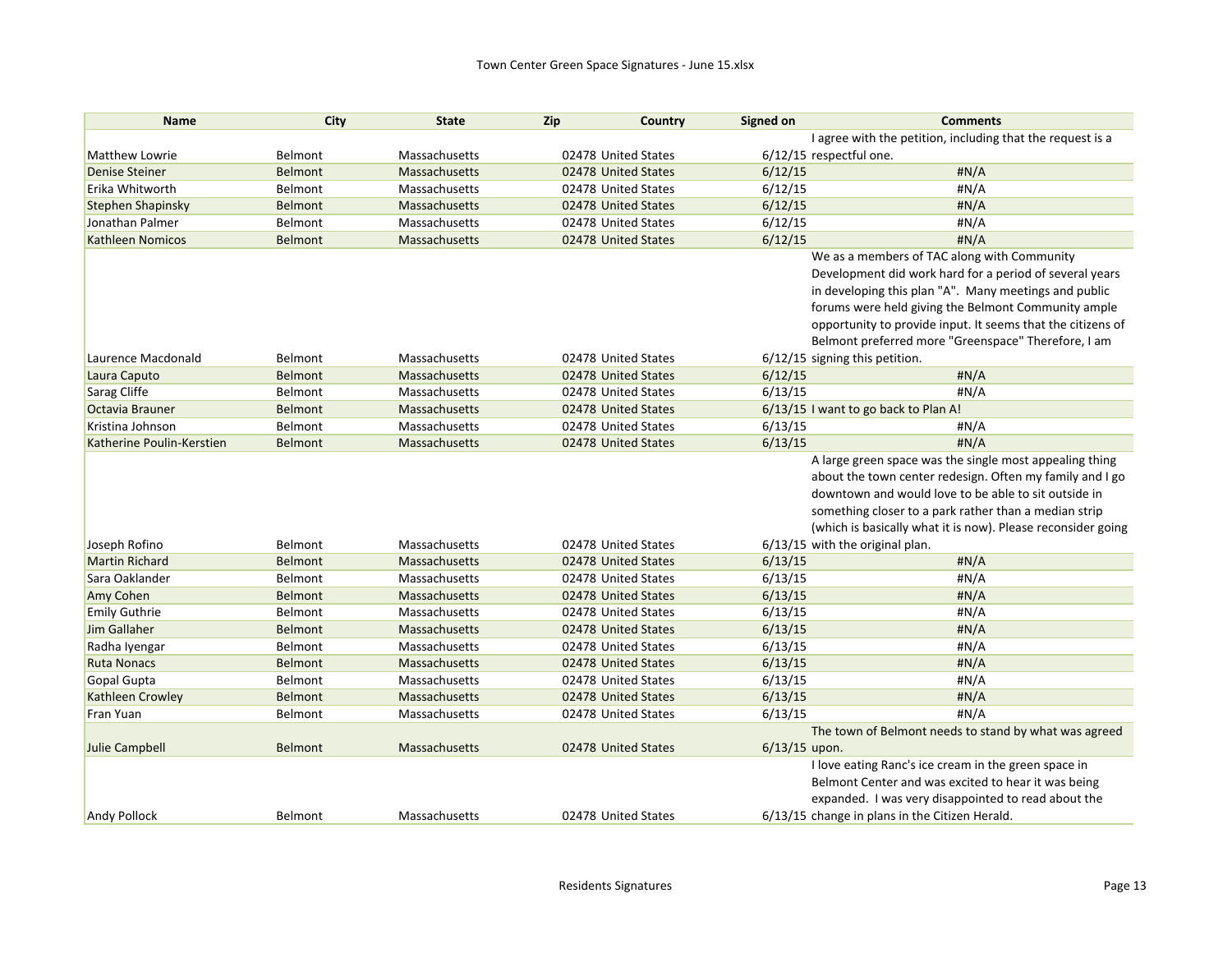| <b>Name</b>             | City    | <b>State</b>         | Zip<br>Country      | Signed on | <b>Comments</b>                                            |
|-------------------------|---------|----------------------|---------------------|-----------|------------------------------------------------------------|
| <b>Kimberly Shaknis</b> | Belmont | Massachusetts        | 02478 United States | 6/13/15   | H N/A                                                      |
| Satish Pai              | Belmont | Massachusetts        | 02478 United States | 6/13/15   | #N/A                                                       |
| <b>Teresa Soccio</b>    | Belmont | Massachusetts        | 02478 United States | 6/13/15   | #N/A                                                       |
| John Alcock             | Belmont | Massachusetts        | 02478 United States | 6/13/15   | #N/A                                                       |
| <b>Roger Wrubel</b>     | Belmont | Massachusetts        | 02478 United States |           | 6/13/15 What were they thinking?                           |
|                         |         |                      |                     |           | The democratic process has been subverted, The             |
|                         |         |                      |                     |           | Selectmen need to respect the process and proceed with     |
| Marianne Leahy          | Belmont | Massachusetts        | 02478 United States |           | 6/13/15 the wishes of Town Meeting.                        |
| <b>Barry Simmons</b>    | Belmont | Massachusetts        | 02478 United States |           | 6/13/15 i vote to return to Plan A.                        |
|                         |         |                      |                     |           | Belmont Center (and Belmont more generally) is             |
|                         |         |                      |                     |           | becoming a bleak, ugly place!! Let's make it beautiful     |
| <b>Eric Almquist</b>    | Belmont | Massachusetts        | 02478 United States |           | 6/13/15 again. Fix the roads too!                          |
| <b>Kevin Wenzel</b>     | Belmont | Massachusetts        | 02478 United States | 6/13/15   | H N/A                                                      |
|                         |         |                      |                     |           | I am angered to hear that Plan A was overturned at the     |
|                         |         |                      |                     |           | last minute for Plan B, decreasing the size of the green   |
|                         |         |                      |                     |           | space and surrounding it with traffic, just because of a   |
|                         |         |                      |                     |           | small group of influential opponents. As a voting resident |
|                         |         |                      |                     |           | of Belmont, I am strongly in favor of Plan A, the focus of |
|                         |         |                      |                     |           | which is a large, pedestrian-friendly, green space.        |
|                         |         |                      |                     |           | I feel that this last minute change from a plan that was   |
|                         |         |                      |                     |           | already approved and supported by the larger community     |
|                         |         |                      |                     |           | is completely inappropriate and does not represent the     |
|                         |         |                      |                     |           | Belmont community as a whole.                              |
|                         |         |                      |                     |           |                                                            |
| NIcole Cohen            | Belmont | Massachusetts        | 02478 United States |           | 6/13/15 Please do what is right, and stay with Plan A.     |
| <b>Molly Aalyson</b>    | Belmont | Massachusetts        | 02478 United States | 6/13/15   | #N/A                                                       |
| Ken Lind                | Belmont | Massachusetts        | 02478 United States | 6/13/15   | #N/A                                                       |
| <b>Leslie McDonell</b>  | Belmont | Massachusetts        | 02478 United States | 6/13/15   | #N/A                                                       |
| Joseph Toth             | Belmont | Massachusetts        | 02478 United States | 6/13/15   | #N/A                                                       |
|                         |         |                      |                     |           | I support the original Plan A because Belmont Center       |
| <b>Katie Auffinger</b>  | Belmont | <b>Massachusetts</b> | 02478 United States |           | 6/13/15 sorely needs more green space.                     |
| <b>Michael Smith</b>    | Belmont | Massachusetts        | 02478 United States | 6/13/15   | #N/A                                                       |
| Pawel Nowakowski        | Belmont | Massachusetts        | 02478 United States | 6/13/15   | H N/A                                                      |
| <b>Bruce Kozuma</b>     | Belmont | Massachusetts        | 02478 United States | 6/13/15   | H N/A                                                      |